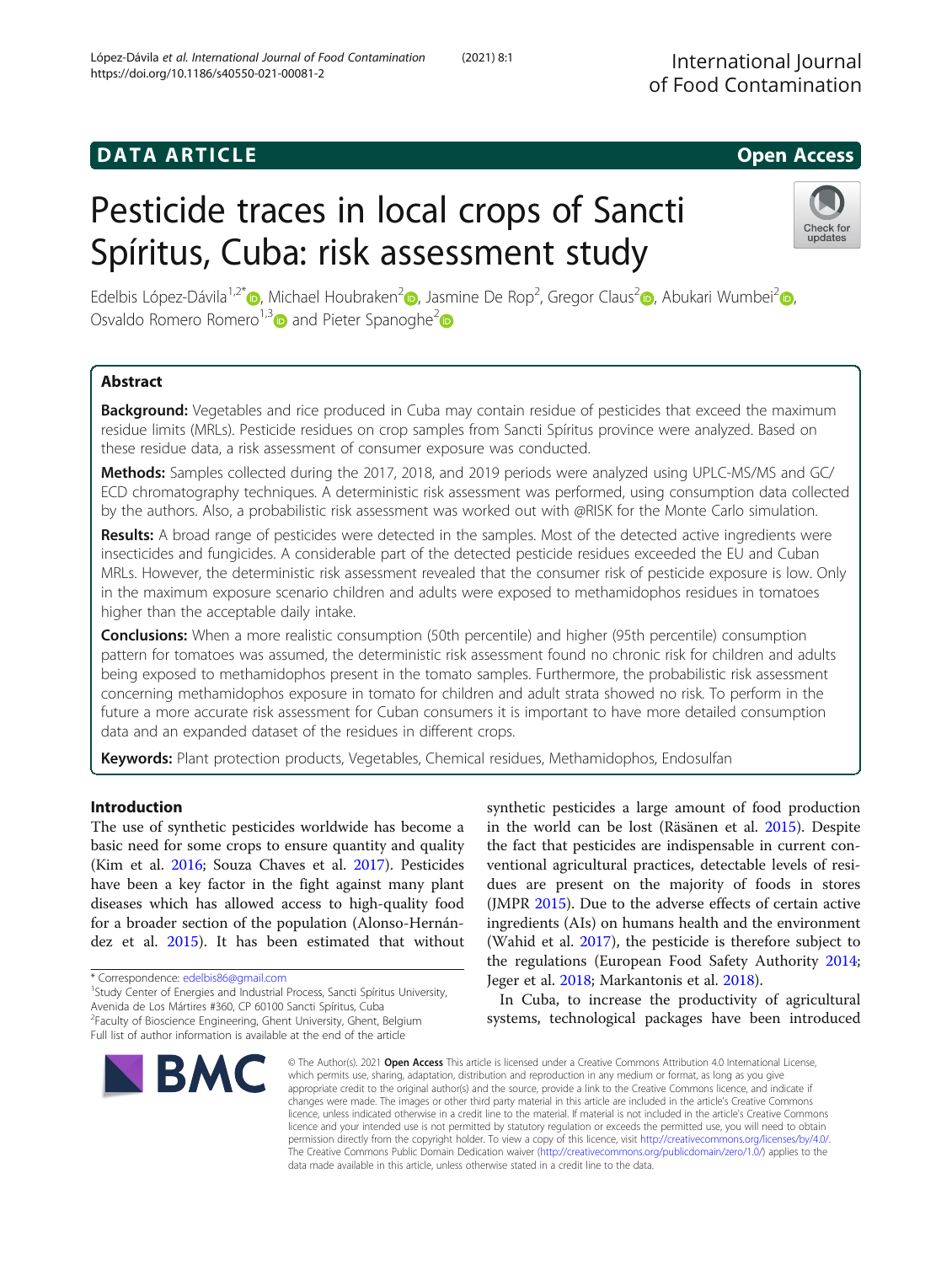whose main component is the use of synthetic pesticides (Fernandez et al. [2018\)](#page-12-0). In the province of Sancti Spíritus, where agriculture is the main economic sector, its management is in line with the rest of the country. As described by Damalas and Koutroubas ([2018](#page-12-0)) in their studies on agricultural development in developing countries, the need to increase yields of priority crops in the province to reduce imports led to the use of synthetic pesticides.

In a brief search was found that grain (rice), vegetables (mainly tomato), and tobacco are prioritized crops in the province agriculture, which receive a high amount of agrochemicals, i.e. synthetic pesticides (Fernandez et al. [2018](#page-12-0); Perdomo Hernández et al. [2016\)](#page-13-0). Coupled with the use of synthetic pesticides, mainly in fruits and vegetables, there is a constant concern in the local population regarding the risk to human health and the environment reflected in various journalistic studies. However, no recent study has been carried out assessing the content of synthetic pesticide in crops produced in Cuba farms, nor a health risk assessment has been conducted.

Previous studies, such as those conducted by Hernández et al. [\(2003a](#page-12-0), [2003b\)](#page-12-0) reported on residues in a large group of different crops from Havana province, Cuba (citrus, potatoes, cassava, plantains, rice, beans, tomatoes, peppers, cucumbers, garlic, onions, carrots, and beets). Other pesticide usage studies were published on rice crops (Hernández et al. [2003a](#page-12-0), [2003b](#page-12-0)), tobacco, roots and tubers, grains and vegetables (del Puerto Rodríguez et al. [2014](#page-12-0); Hernández Núñez and Pérez-Consuegra [2012\)](#page-12-0).

Other old studies are focused on the adverse effects of pesticide poisoning and accidents, such as the one presented by González Valiente and Conill Díaz ([1999](#page-12-0)), who report acute poisonings caused by pesticides in Cuba. González Valiente and Conill Díaz ([1999\)](#page-12-0) reported a total of 629 deaths due to pesticide exposure for the period 1990–1994 in Cuba. These figures accentuated the discrete upward trend observed since 1987 (González Valiente and Conill Díaz [1999\)](#page-12-0). Organophosphate insecticides were the main class of pesticides responsible for these accidents. The population groups with the highest risk of death from exposure to organophosphates during agricultural activities were boys and adults. Then in 2001, González Valiente et al. made a second Cuban report on these pesticide incidents. They reported the death of 576 people due to the use, handling, suicide, or accidental poisoning (confuse the container with a food container) for the period 1995–1997. In this second report, again adult males were the most affected population group (63%), and organophosphates the main class of pesticide involved.

Under the assumption that vegetables and rice produced in Sancti Spíritus province in Cuba contain amounts of pesticide residue exceeding the established norm, constituting a risk to the health of consumers. Pesticide residues on crop samples from Sancti Spíritus were analyzed. Based on the residue data, a risk assessment of consumer exposure to residues in Cuban vegetables and rice was conducted.

# Materials and methods

# Sampling

Samples (Table 1) were collected in August 2017 (season with low vegetable production), January 2018 (season with high vegetable production), and May 2019 (season with medium vegetable production). Sampling took place in three municipalities with high agricultural activities (La Sierpe, Sancti Spíritus [same name as the province] and Cabaiguán, Fig. [1\)](#page-2-0). The vegetable samples from Cabaiguán were obtained from the farms during harvest and from the local market. Around Sancti Spíritus there are two sample sites, La Quinta and Banao. All farms that had the vegetables of interest planted were visited. Within each sampling field (about 1 ha), five individual plants (collecting two fruits per plant) were sampled using an "X" sampling procedure and then pooled to obtain an individual composite sample. In the case of the local market, five tomatoes per each sales point visited were collected.

La Sierpe is a broad municipality with large rice fields. The rice samples for this study were taken mainly from three active places; Mapo, Peralejo, and Las Nuevas. From each one, a combined sample of 1 k was collected, taking five random spikes (following an X principle) per plot (a quarter of a hectare) from the cultivated fields (10 ha). Due to scarce rainfall and thus accumulated water, no rice was planted in the sampling area in 2017 and 2019, therefore no samples could be collected in those years. However, the consideration of studying rice was maintained since it is one of the staple foods on the Cuban menu.

#### Reagents and materials

HPLC-grade acetonitrile (ACN) was supplied by BDH PROLABO (VWR International GmbH, Darmstadt, Germany), and n-hexane > 99% purity was obtained from Chem- Lab NV (Zedelgem, Belgium). Sigma–Aldrich (St. Louis, USA) supplied sodium hydrogencitrate

Table 1 Amount of samples collected of each crop per site

| Year | Tomato | Onion | Cucumber | Pepper | Rice |
|------|--------|-------|----------|--------|------|
| 2017 | 10     |       |          |        |      |
| 2018 | 20     |       | h        |        |      |
| 2019 | 19     |       |          | 10     |      |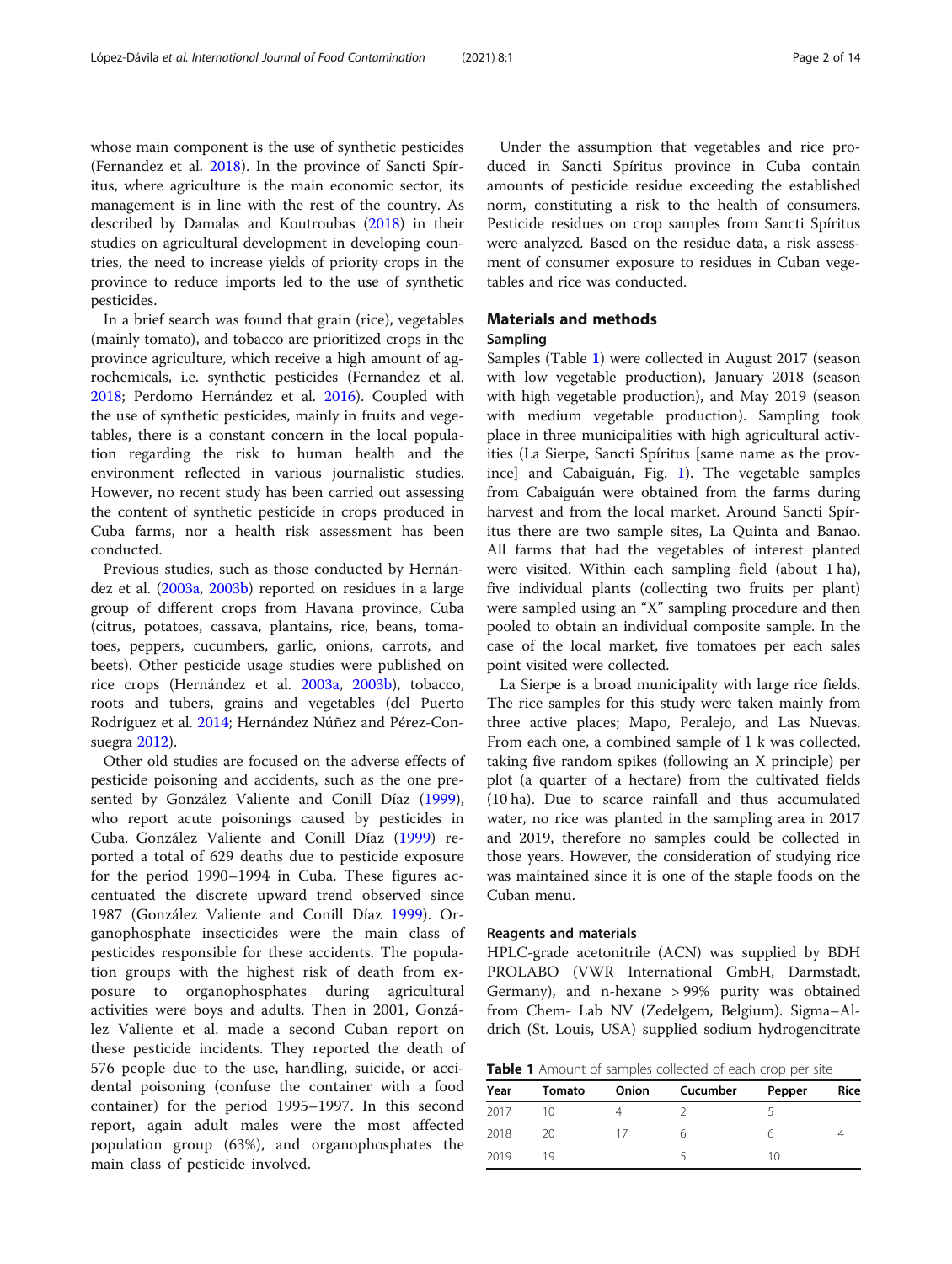<span id="page-2-0"></span>

Table 2 Processing factors (PF) considered in the study

| <b>Active ingredient</b> | Crops        | Processing    | PF                 | <b>Active ingredient</b> | Crops        | Processing    | PF                |
|--------------------------|--------------|---------------|--------------------|--------------------------|--------------|---------------|-------------------|
| alachlor                 | onion        | cooked        | 1 <sup>d</sup>     | imidacloprid             | cucumber     | raw with peel | 1 <sup>a</sup>    |
| bifenthrin               | onion        | cooked        | 1 <sup>a</sup>     | imidacloprid             | sweet pepper | cooked        | 1 <sup>a</sup>    |
| chlorothalonil           | onion        | cooked        | 1 <sup>a</sup>     | lindane                  | onion        | cooked        | 1 <sup>c</sup>    |
| chlorothalonil           | tomato       | raw with peel | 1 <sup>a</sup>     | lindane                  | cucumber     | raw with peel | 1 <sup>c</sup>    |
| cyhalothrin              | rice         | cooked        | 0.004 <sup>a</sup> | methamidophos            | tomato       | raw with peel | 1 <sup>b</sup>    |
| cypermethrin             | sweet pepper | cooked        | 0.71 <sup>a</sup>  | propiconazole            | sweet pepper | cooked        | 1 <sup>a</sup>    |
| cypermethrin             | tomato       | raw with peel | 0.88 <sup>a</sup>  | pyrimethanil             | onion        | cooked        | 0.75 <sup>d</sup> |
| difenoconazole           | sweet pepper | cooked        | 1 <sup>a</sup>     | pyrimethanil             | cucumber     | raw with peel | 0.75 <sup>d</sup> |
| endosulfan               | onion        | cooked        | 0.23 <sup>b</sup>  | pyrimethanil             | tomato       | raw with peel | 0.7 <sup>d</sup>  |
| fenpropimorph            | tomato       | raw with peel | 1 <sup>a</sup>     | tebuconazole             | tomato       | raw with peel | 0.78 <sup>a</sup> |
| imidacloprid             | rice         | cooked        | 0.04 <sup>a</sup>  |                          |              |               |                   |

 $\frac{a}{b}$ (RIVM [2015](#page-13-0))

<sup>b</sup>(Tomer and Sangha [2013](#page-13-0))

 $c$ (Holland et al. [1994](#page-12-0))

 $d$ (Liang et al. [2013](#page-13-0))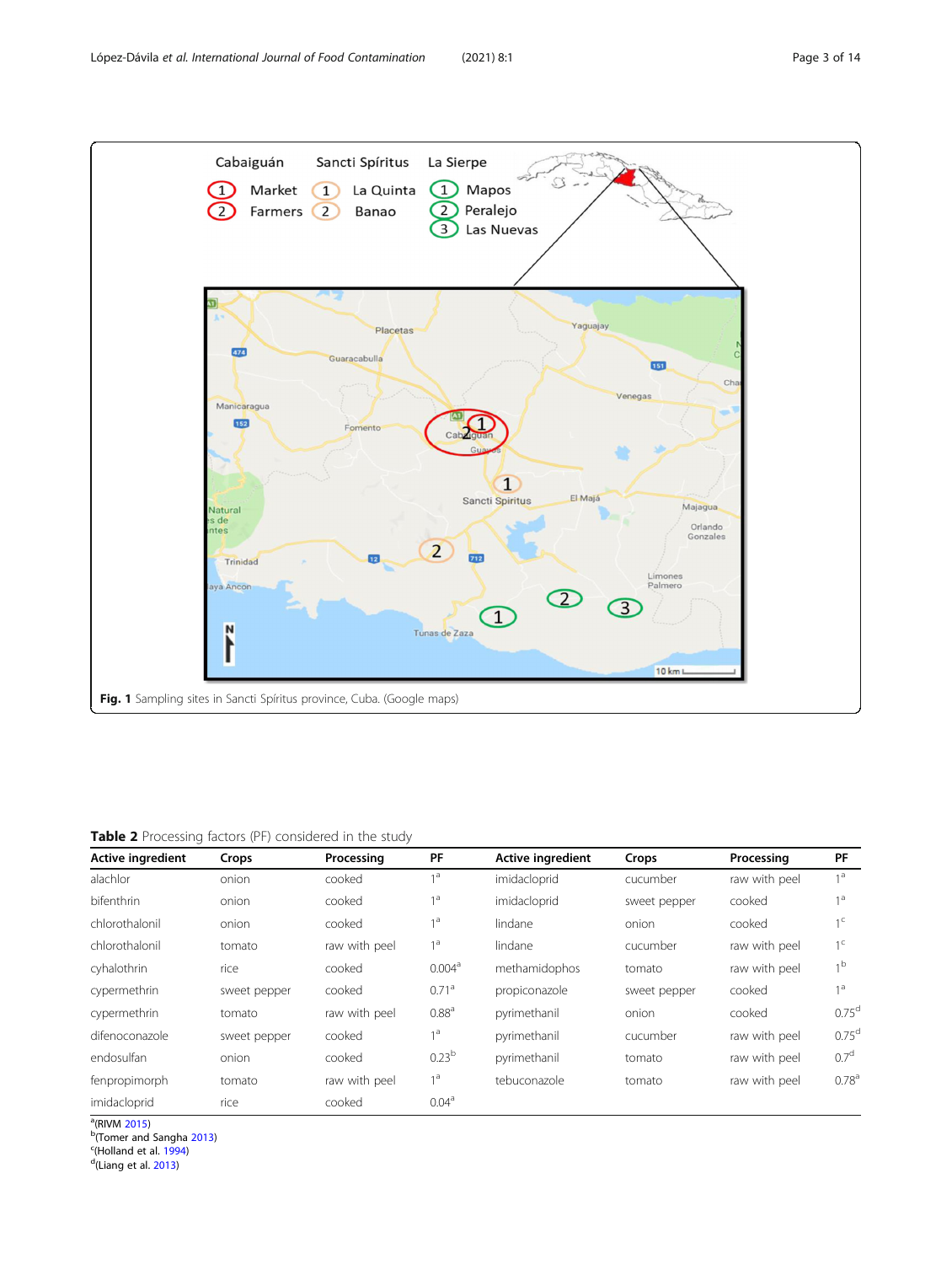# Sample preparation

Once the samples were taken, they were prepared to be stored and to be transported to the Laboratory of Crop Protection Chemistry at Ghent University, Belgium, for analysis. Vegetables were cut into small pieces  $({\sim}\,1\,{\rm cm}^3)$ and stored in 50 ml centrifuge tubes and frozen (− 20 °C). Rice (paddy) was also kept frozen. Once in the laboratory vegetable samples were crushed and homogenized with an Ultra-Turrax IKA T18 Basic (Metrohm N.V, Antwerpen, Belgium) apparatus. Rice samples were milled using a tabletop hammer mill (Glen Creston Stanmore 14-500S, London, England) and sieved by a 1.5 mm mesh.

# Sample analysis

#### Pesticide extraction

The QUEChERS method (Quick, Easy, Cheap, Effective, Rugged, and Safe), a highly beneficial analytical approach that simplifies the analysis of multiple pesticide residues in fruit, vegetables, and cereals (Masiá et al. [2015;](#page-13-0) Rajapakse et al. [2018](#page-13-0)) was used. QUEChERS offers high recoveries for a very wide range of pesticides belonging to different chemical classes (Donkor et al. [2015;](#page-12-0) Kiljanek et al. [2016;](#page-12-0) Rajapakse et al. [2018\)](#page-13-0). Two grams of dry milled rice and 10 g of vegetables of a homogenous made sample were weighed in standard centrifuge tubes (50 ml). Milli-Q water was added until the dried samples of rice weighed 10 g, then 15 ml of ACN was added and this mixture was vigorously hand-shaken for 5 s. The following salts were added to each sample to remove coextracted contaminants: 1.5 g NaCl, 1.5 g  $C_6H_5Na_3O_7$ .  $2H_2O$ , 0.750 g  $C_6H_6Na_2O_7 \cdot 1.5H_2O$  and 6.0 g MgSO<sub>4</sub>. Samples were shaken for 5 min by 300 rpm and centrifuged by Eppendorf 5804R Refrigerated Centrifuge (VWR International GmbH, Darmstadt, Germany) for 5 min at 10000 rpm.

The solvent exchange is different for the UPLC-MS/ MS (polar) and GC-ECD (nonpolar) samples. For the UPLC-MS/MS samples, 1 ml of the upper layer was sampled and added to a volumetric flask of 10 ml. Milli-Q water (9 ml) was added to obtain a total volume of 10 ml. A subsample of ±1.5 ml was pipetted in a UPLC-MS/MS vial. For the GC-ECD samples, 5 ml of the upper layer was sampled to an evaporation bowl. The solvent (ACN) was evaporated in the rotary evaporator (Buchi SL 200, Essen, Germany) and 5 ml of n-hexane

was added to the bowls to redissolve the analyte. A subsample of  $\pm 1.5$  ml was pipetted in a GC-ECD vial.

# Ultra-performance liquid chromatography operating conditions

A Waters ACQUITY UPLC™ (Zellik, Belgium), equipped with a quaternary pump and triple quadruple system with electrospray ionization (Waters Xevo<sup>®</sup> TOD) to perform sample analyses were used. The separation column, an ACQUITY UPLC BEH C18, 130 Å  $(1.7 \mu m \times 2.1)$ mm  $\times$  50 mm) was kept at 40 °C. A sample (10 µl) was automatically injected. The mobile phase components were (A) Milli-Q water with 0.1% formic acid and (B) ACN with 0.1% formic acid. A flow rate of 0.4 ml min<sup>−</sup> <sup>1</sup> of 98% mobile phase A for 0.25 min was used as a gradient set. From 0.25 min to 7 min, a linear gradient was used up to 98% mobile phase B, held for 1 min. Then a linear gradient was used to 98% mobile phase A and held for 1 min. The capillary needle was maintained at + 2 kV, curtain gas  $(N_2)$  at 7 bars, and temperature 500 °C. The AIs were monitored and quantified using multiple reactions monitoring (MRM). Two different m/z transitions were selected for each analyte. The MS/MS-transitions, ionization mode, cone voltage, and collision energy are given in Supplementary Materials [1.](#page-11-0)

#### Gas chromatography with electron capture detection

An Agilent Technologies 6890 N gas chromatograph equipped with an Agilent Technologies 7683 Series autosampler injector, coupled to an electron capture detector (GC-ECD) was used. Separation was performed on a HP-5MS (5% phenyl methyl siloxane) capillary column (30 m 0.25 mm 0.25 μm). As operating conditions, the column was initially set at a temperature of  $60^{\circ}$ C and then the oven temperature was increased at a rate of 20 °C min<sup>−</sup> <sup>1</sup> to 150 °C. After that, it was increased at a rate of 15 °C min<sup>-1</sup> to 250 °C, held for 2 min at 250 °C, followed by an increase at a rate of 30 °C min<sup>-1</sup> to 270 °C and held constant for 10 min at 270 °C. Thereafter, it was increased at a rate of 30 °C min<sup>-1</sup> to 280 °C and finally, it was held at 280 °C for 11 min. Injector and detector temperatures were maintained at 200 °C and 250 °C, respectively. Helium was used as a carrier gas at a flow rate of 1.1 ml min<sup>-1</sup> and the injections were made in the split mode with a split ratio of 52.7:1.

To test selectivity, individual standard solutions, and mixed standard solutions (5 for UPLC-MS/MS and 1 mixture for GC-ECD) were injected. The accuracy was evaluated using the spiked-placebo recovery method (Bernal [2014](#page-12-0); DG SANTE [2018\)](#page-12-0). Vegetables (tomato, onion, cucumber, and pepper) and rice were spiked eight times at a high (100  $\mu$ l × 10 mg l<sup>-1</sup>) and a low (100  $\mu$ l × 1 mg l<sup>-1</sup>) concentration to determine the recovery at the maximum and the minimum amount of the AIs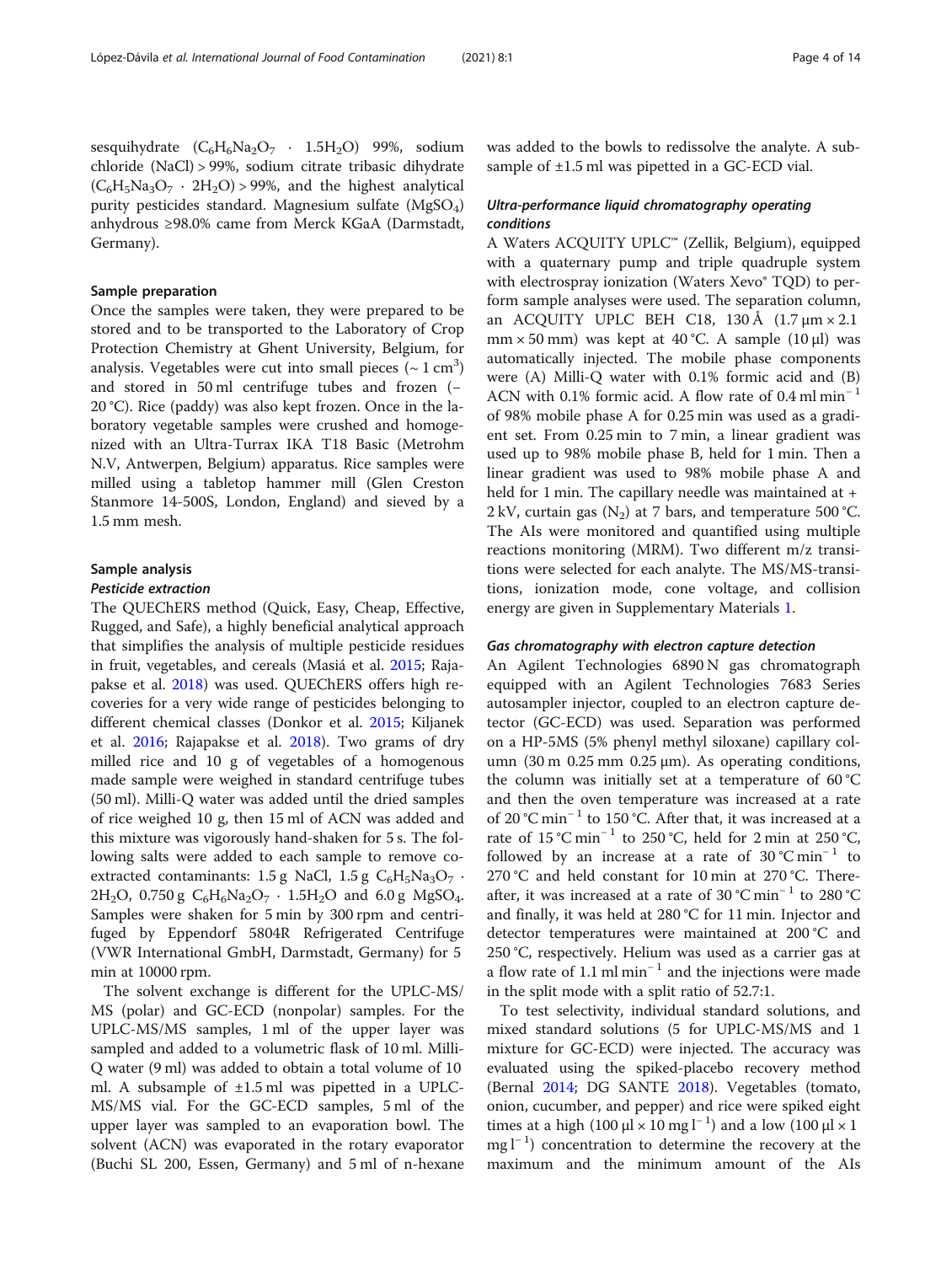expected in the samples. Linearity was determined using linear regression of the calibration curve from five concentration levels (0.004, 0.01, 0.02, 0.04 and 0.1 mg  $l^{-1}$ ). The obtained recoveries were expressed in percentage. Values were corrected if the recoveries were below 70% or above 120%.

The limit of quantification LOQ and detection limit LOD were calculated by multiplying the standard deviation from the eight blanks replicates by 10 and 3, respectively, using the  $t_{99sLLMV}$  (lowest limit of method validation) method (Bernal [2014\)](#page-12-0). LOQ was set up as 0.001 mg  $l^{-1}$  for the AIs analyzed by the UPLC-MS/MS and 0.01 mg  $l^{-1}$  for those analyzed by the GC-ECD, and LOD was  $0.0003 \text{ mg l}^{-1}$  and  $0.003 \text{ mg l}^{-1}$  respectively. The pesticide residues detected in the samples were compared with the MRL values. The Cuban MRLs were obtained from the Cuban National Bureau of Standards ([2012](#page-12-0)) and the European MRLs come from the EU Pesticides database (European Commission [2016\)](#page-12-0).

#### Dietary survey

To perform a risk assessment of consumer exposure to pesticide residues in vegetables and rice grown in Sancti Spíritus, it is necessary to know, in addition to the residue data on these crops, the intake levels of the crops by the local population. A descriptive consumption data of vegetables and rice were collected at random from 462 people in different neighborhoods of the province. The equation of Cochran [\(1977\)](#page-12-0) was applied for the calculation of this sample size. Data were separated by strata (six age classes): toddlers (0–4 years old), children (5–14 years old), adolescents (15–24 years old), adults (25–64 years old), elderly (65–76 years old) and very elderly (77 years old and over) according to Cuban standards (ONEI [2019](#page-13-0)). Intake data were collected from a two-time 24-h recall interview conducted by trained interviewers through a face-to-face interview. This concerns a dietary recall method used to collect consumption data, which involves asking the consumers to recall the actual food intake for the past 24 h or the previous day. This recall was made during two non-consecutive days in 2 weeks. The average of both days of recall was used to estimate the daily vegetable and rice consumption. The consumption data results are shown in Supplementary Materials [2.](#page-11-0) In the calculation of the amount of food from the portion sizes and recipes declared by the consumer in the survey, the following assumptions were considered:

- Average weight (the weight of five crops divided by five): sweet pepper  $2.5 \pm 0.2$  g, onion  $10 \pm 0.8$  g, cucumber  $350 \pm 26.0$  g, and tomato  $108 \pm 5.0$  g.
- Onion recipe factor = 0.067 (average of bean soup consumed (200 ml) by one person, divided by the

total volume of soup prepared (3000 ml)). In the case where the onion was consumed in another receipt, the value of its mass described above was taken into account. In all cases, it was multiplied by the total number of onions declared as consumed by the interviewee and in its variants.

• Sweet pepper recipe factor (soup ratio 0.067) multiplied by the average of sweet pepper declared as used as portion size per strata = 0.068 for toddlers, 0.13 for children, adolescents, and very elderly, and 0.27 for adults and elderly.

Based on the cooked rice consumption portion size data collected, it was assumed 250 g of cooked rice as the maximum portion size for toddlers and very elderly people, 400 g was considered for children, and 500 g for adolescents, adults, and elderly. The average (rice and vegetable) daily consumption (kg food kg<sup>-1</sup> BW day<sup>-1</sup>) was calculated from the frequency of daily intake (kg food day<sup>−</sup> <sup>1</sup> ), portion sizes, recipes or processing, and the kg body weight (BW) per day for each person.

#### Risk assessment

The consumption data and the residue concentration data were used to assess chronic consumer exposure to pesticides. The residue levels of some of the individual AIs in the vegetable samples were low, below the LOQ. Therefore, for the chronic exposure assessment a pessimistic approach was adopted (worst case scenario). This means that for the AI selected for the assessment, a LOQ value was used for the non-quantified residues and LOD for the non-detects. The estimated exposure was compared to ADI (acceptable daily intake) of the AI resulting in a ratio. To estimate the consumer's level of safety (Mekonen et al., [2015](#page-13-0)) the ratio was evaluated against the reference value of one. If the ratio was higher than one, it indicated that ADI was exceeded for that particular AI and that in turn there is a potential risk of exposure to the AI. A cumulative scenario was evaluated for AIs with the same mode of action, detected in the same crop or several of those evaluated, adding their exposure value per strata (toddler, children, adolescents, ...), per year.

With each selected AI, one exposure was assessed for each of the six age classes (scenario), based on three sub-scenarios: minimum (least realistic), medium (realistic), and maximum (worst case). The deterministic exposure was carried out based on a single point estimation, minimum exposure scenario (P5), median exposure scenario (P50), and maximum exposure scenario (P95) using Eq. [1.](#page-5-0) In this regard, the minimum, median, and maximum consumption values of vegetables and rice  $(kg kg^{-1}BW day^{-1})$  were respectively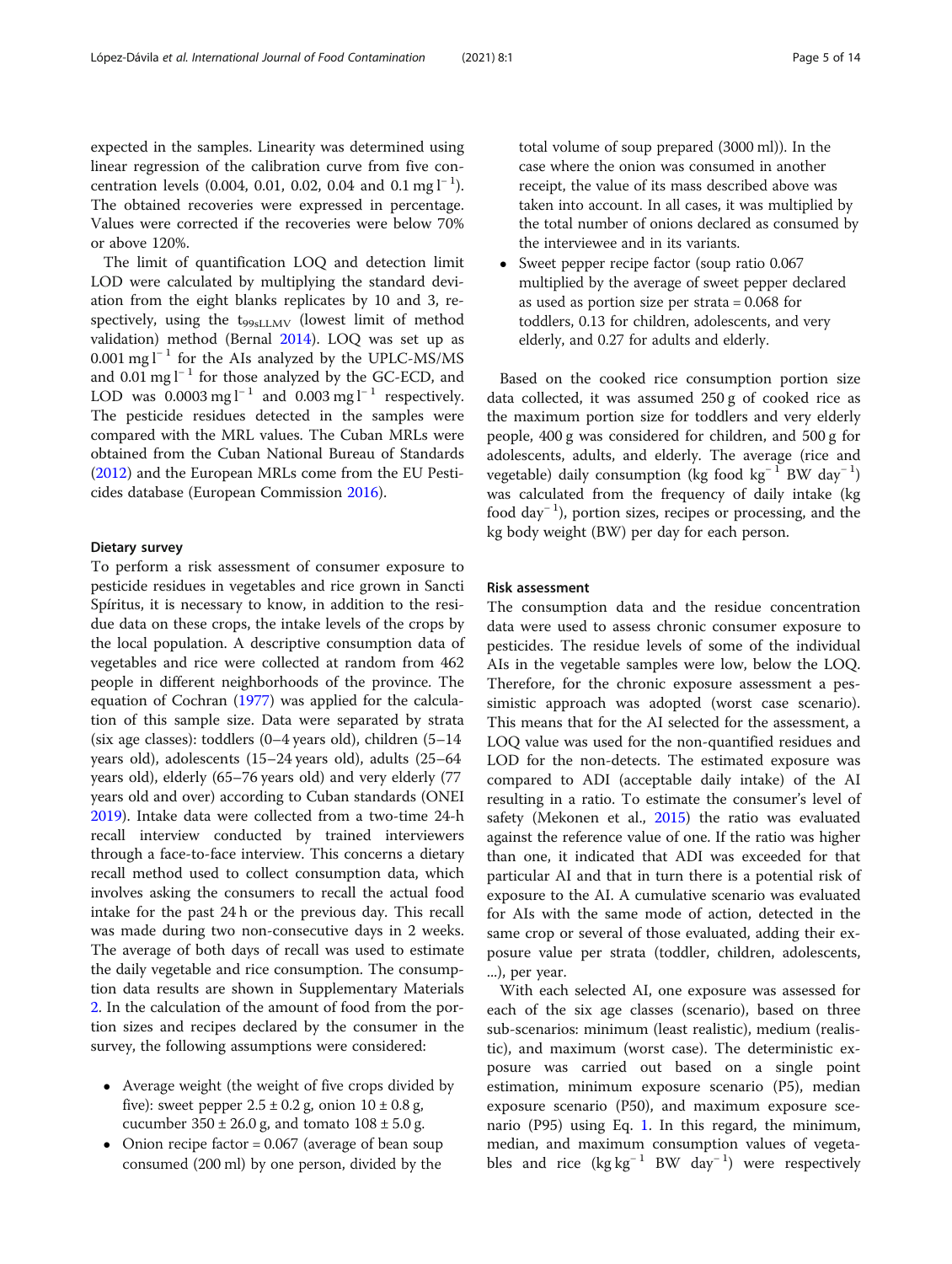<span id="page-5-0"></span>multiplied by the minimum, median, and maximum concentrations of the AI detected as in Mekonen et al. ([2015](#page-13-0)).

$$
\begin{aligned}\n\text{Exposure} & \left( \frac{\text{mg Active ingredient}}{\text{kg BW} \times \text{day}} \right) \\
&= \text{consumption} & \left( \frac{\text{kg vegetables or rice}}{\text{kg BW} \times \text{day}} \right) \\
&\times \text{residue} & \left( \frac{\text{mg Active ingredient}}{\text{kg vegetables or rice}} \right) \\
&\tag{1}\n\end{aligned}
$$

The detected pesticide residue values were corrected according to the appropriate process factors (Table [2](#page-2-0)). For example, rice is cooked, onion and sweet pepper are cooked in soup or meat sauce and tomato and cucumber are washed (Holland et al. [1994](#page-12-0); Keikotlhaile et al. [2010](#page-12-0); Liang et al. [2013](#page-13-0); Markantonis et al. [2018](#page-13-0); Scholz et al. [2016](#page-13-0); Scholz et al. [2018](#page-13-0); Tomer and Sangha [2013\)](#page-13-0). Based on the answers of the interviewees and the preference of the population, only raw tomatoes were considered, not their variants (soup, pasta, or pure ...). The values of processing factors are mainly according to the compilation of the Netherland National Institute for Public Health and the Environment (RIVM [2015](#page-13-0)). Others source also use are the studies from Holland et al. ([1994](#page-12-0)), Liang et al. [\(2013](#page-13-0)) and Tomer and Sangha [\(2013\)](#page-13-0),

In the case of obtaining the deterministic assessment a result that requires a more accurate analysis, a probabilistic assessment has been performed. The probabilistic analysis will follow the same methodology as the deterministic analysis, with each AI selected, independent of the crop, and exposure assessment will be made for each of the six age classes (scenarios), based on three subscenarios: minimum, medium, and maximum. In this way, individual risk can be assessed. Additionally, other analyses such as adding up the intake of various crops with residues of the same AI per age classes or adding up the exposure of AIs with the same MoA will also be performed. The probabilistic assessment of chronic risk is conducted with @RISK 7 (Palisade Corporation, USA), an add-in for Excel (Jeger et al. [2018](#page-12-0); Mekonen et al., [2015](#page-13-0)), in which the consumption (kg food /kg BW day) and residue (mg A.I /kg food) distributions are combined into an exposure distribution (mg AI /kg BW day). In contrast to the deterministic approach, in the probabilistic assessments, suitable parametric distributions are fitted to the residues and the consumption data. Further information regarding @risk software and its operation is described in Supplementary Materials [3](#page-11-0).

#### Statistical analysis

The absolute and relative frequencies expressed in percentages of each of the categories of the described variables were calculated. The Statistical Package for Social

Sciences (SPSS) program (IBM Corp, v. 20. Armonk, NY, USA) was used. The Paired Samples T-test ( $p <$ 0.05) was used to evaluate differences in pesticide group between years, and the significant differences between the population strata (toddlers, children, adolescents, adults, elderly, and very elderly) concerning pesticide exposure.

# Results and discussion

# Pesticide residue in crops

The residues range found using the LC-MS/MS and GC-ECD technique is given in Tables [3](#page-6-0) and [4](#page-7-0) respectively, full tables are in Supplementary Materials [4](#page-11-0) and [5](#page-11-0). The corresponding MRLs are shown at the bottom of the tables. In 18% of the analyzed samples  $(n = 106)$  no residue was detected. The majority of the samples (27%) contained three different AIs. At least one AI was detected in 14% of the samples, and up to six different AI residues were detected in 8% of the samples.

From the herbicides, only residues of one AI (alachlor) were detected. No significant differences were found between the frequency of the detection of fungicide and insecticide residues present in 2017 ( $p = 0.389$ ) and 2018  $(p = 0.680)$  vegetable samples. However, in 2019 there was a significant difference between the number of insecticides and fungicides residues detected (the difference does not include 0 (95% CI), therefore the  $p$ -value of the T-test is  $< 0.05$ ). Secondly in the T-test analysis between the total concentrations of fungicides and insecticides per year, no significant differences were found (2017  $p = 0.102$ , 2018  $p = 0.764$ , and 2019  $p = 0.979$ ). The study with these results demonstrates that regardless of the year, total fungicide and insecticide residues are equally present in the vegetable samples. In 2017 the organophosphates methamidophos, acephate, and the organochlorine endosulfan, all have been banned for more than a decade in Europe (FAO/UNEP [2007](#page-12-0), [2015](#page-12-0)), were detected. In 2018 the presence of methamidophos and endosulfan residues persisted. Lindane as well as alachlor, also banned in Europe, was detected that year. In 2019 residues of acephate were found again, and of two other AI banned in Europe (dimethoate and fenpropimorph). Also, cypermethrin, pyrimethanil, imidacloprid, tebuconazole, and azoxystrobin were detected in samples from all three sampling periods. Tomatoes contained most pesticide residues. In vegetables, 49% of the pesticides were detected in tomatoes (139) and 26% in onion (73) (whole data in Supplementary Materials [4](#page-11-0) and [5](#page-11-0)).

It was also recognized by farmers that tomato and onion cultivation results in the greatest economic benefits. Also, farmers mentioned in the interview that motivated by the great economic benefit they overuse pesticides to guarantee the highest possible yield.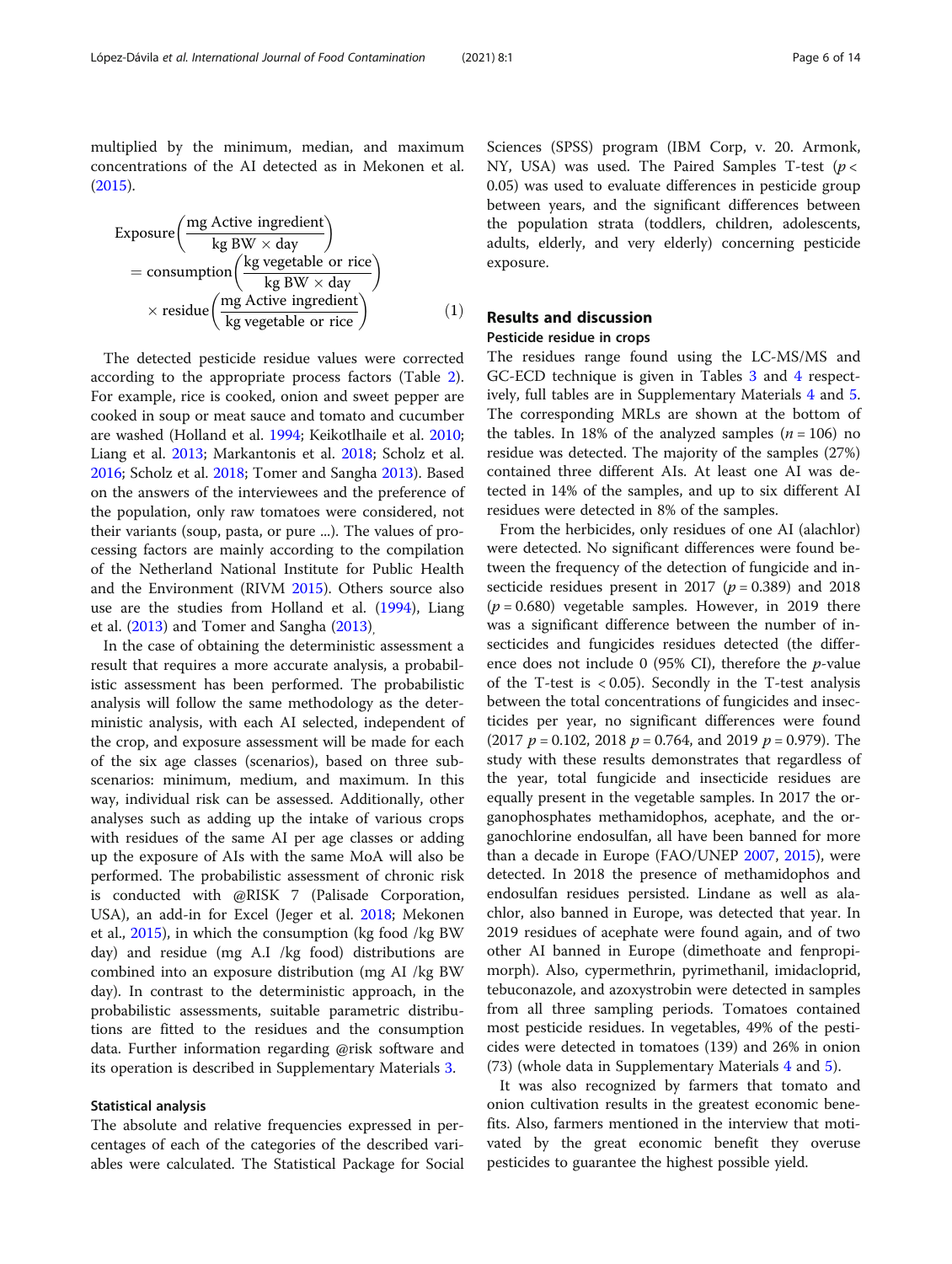<span id="page-6-0"></span>

|                        |                                     | Table 3 Vegetable and rice samples with pesticide residues detected by LC-MS/MS in 2017, 2018, and 2019                                                                                                                                 |               |              |                        |                |                       |                       |                                                                                                                                                                                      |                                      |                           |                                    |
|------------------------|-------------------------------------|-----------------------------------------------------------------------------------------------------------------------------------------------------------------------------------------------------------------------------------------|---------------|--------------|------------------------|----------------|-----------------------|-----------------------|--------------------------------------------------------------------------------------------------------------------------------------------------------------------------------------|--------------------------------------|---------------------------|------------------------------------|
| Samples                |                                     | difenoconazole tebuconazole                                                                                                                                                                                                             |               |              |                        |                |                       |                       | imidacloprid triadimenol azoxystrobin propiconazole pyrimethanil methamidophos acephate dimethoate fenpropimorph                                                                     |                                      |                           |                                    |
| 2017                   | onion                               | p                                                                                                                                                                                                                                       | p             | nd-0.018     | p                      | nd-0.021       | pq                    | pd                    | 5                                                                                                                                                                                    | pq                                   | pd                        | P                                  |
|                        | pepper<br>sweet                     | nd-0.018                                                                                                                                                                                                                                | nd-0.095      | nd-0.516     | nd-0.045               | nd-0.086       | $nd - <$ $LOQ$        | g                     | pd                                                                                                                                                                                   | pd                                   | pq                        | g                                  |
|                        | tomato                              | nd-0.024                                                                                                                                                                                                                                | nd-0.096      | nd-0.129     | nd-0.027               | nd-0.136       | $nd - <$ $LOQ$        | $nd - < LOQ$          | $nd - < LOO$                                                                                                                                                                         | $nd - <$<br>$\sum_{i=1}^{n}$         | pq                        | 5                                  |
| 2018                   | cucumber nd                         |                                                                                                                                                                                                                                         | pd            | nd-0.021     | <b>PO</b>              | <b>PO</b>      | <b>P</b>              | nd-0.113              | p                                                                                                                                                                                    | pd                                   | P                         | g                                  |
|                        | onion                               | g                                                                                                                                                                                                                                       | $nd - < LOQ$  | nd-0.071     | g                      | g              | $nd - <$ $LOQ$        | nd-0.302 <sup>b</sup> | nd-0.038 <sup>b</sup>                                                                                                                                                                | 70                                   | pq                        | 5                                  |
|                        | pepper<br>sweet                     | P                                                                                                                                                                                                                                       | p             | p            | P                      | nd-0.051       | nd-0.037 <sup>b</sup> | pd                    | p                                                                                                                                                                                    | pq                                   | pq                        | g                                  |
|                        | rice                                | P                                                                                                                                                                                                                                       | p             | nd-0.113     | <b>P</b>               | pd             | pd                    | <b>PO</b>             | p                                                                                                                                                                                    | pd                                   | pq                        | 5                                  |
|                        | tomato                              | P                                                                                                                                                                                                                                       | nd-0.070      | nd-0.020     | $nd - <$ $LOQ$         | nd-0.014       | pd                    | nd-0.505              | nd-0.293 <sup>b</sup>                                                                                                                                                                | pd                                   | p                         | g                                  |
| 2019                   |                                     | cucumber nd- <loq< td=""><td>pq</td><td>nd-0.002</td><td><b>PO</b></td><td><math>\overline{C}</math></td><td>p</td><td><b>PO</b></td><td>P</td><td>pq</td><td><math>nd - &lt;</math> LOQ</td><td><math>nd - &lt; LOQ</math></td></loq<> | pq            | nd-0.002     | <b>PO</b>              | $\overline{C}$ | p                     | <b>PO</b>             | P                                                                                                                                                                                    | pq                                   | $nd - <$ LOQ              | $nd - < LOQ$                       |
|                        | pepper<br>sweet                     | nd-0.006                                                                                                                                                                                                                                | nd-0.002      | nd-0.021     | pd                     | nd-0.003       | nd-0.007              | pd                    | g                                                                                                                                                                                    | pq                                   | $nd - < LOQ$              | $nd - <$ $LOQ$                     |
|                        | tomato                              | p                                                                                                                                                                                                                                       | P             | $nd - < LOO$ | p                      | $nd - < LOO$   | pd                    | nd-0.005              | P                                                                                                                                                                                    | $nd - c$<br>$\Omega$                 | $nd - < LOQ$              | nd-0.003                           |
| MRL (mg                | tomato                              |                                                                                                                                                                                                                                         | 0.9/0.2       | .5/0.5       | $0.3/-$                | 3.0/3.0        | $\frac{1}{2}$         | $\geq$                | $-/-10.0$                                                                                                                                                                            | $-/-$ <sub>e</sub> LO <sub>'</sub> O | $-\ell_e$ l00             | $-/-10.0$                          |
| European/<br>$kg^{-1}$ | onion                               | $0.5/-$                                                                                                                                                                                                                                 | $0.15/-$      | 0.1/0.1      | $-/-$ <sub>0</sub> 100 | 10.0/10.0      | $-/-$ 10.0            | $0.2/-$               | $0.02^{a}/-$                                                                                                                                                                         | $-/-0.02$                            | $-/-$ 100                 | $-/-10.0$                          |
| Cuban                  | pepper<br>Sweet                     | $0.8/-$                                                                                                                                                                                                                                 | 0.6/0.5       | 0.10         | $0.5/-$                | 3.0/3.0        | $-/-$ 100             | $\geq$ / $\sim$       | $-/-$ <sub>0.0</sub>                                                                                                                                                                 | $-/-$ <sub>e</sub> 10'0              | Q.01 <sup>ª</sup> /0.5    | $-/-$ <sub>0</sub> 10 <sup>o</sup> |
|                        | cucumber 0.3/-                      |                                                                                                                                                                                                                                         | 0.6/0.2       | 0.10         | 0.15/0.2               | 1.0/1.0        | $-/ 100$              | $0.7/-$               | $-/-10.0$                                                                                                                                                                            | $-/-10.0$                            | $-/-$ 100                 | $-/-$ <sub>0.0</sub>               |
|                        | rice                                | $\frac{1}{2}$                                                                                                                                                                                                                           | $\frac{1}{1}$ | 5/           | $-/-1000$              | 5.0/5.0        | $1.5/-$               | $0.05\% -$            | $-/-$ <sub>0</sub> .010                                                                                                                                                              | $-/-10.0$                            | $-/-$ <sub>0</sub> $1000$ | $-/-10.0$                          |
|                        | Indicates exceedances of MRL values | In certain cases, pesticide residues are detected but are below the                                                                                                                                                                     |               |              |                        |                |                       |                       | limit of quantification (0.001 mg kg-1) and are therefore reported as " <loq". <sup="">aa" Indicates lower limit of analytical determination (default value). <sup>aba</sup></loq".> |                                      |                           |                                    |

OLOC P Table 3 Vegetable and rice samples with pesticide residues detected by LC-MS/MS in 2017, 2018, and 2019 DING FING MAC/MAC<sub>in</sub>  $\overline{C}$  $\frac{1}{7}$  $\ddot{t}$  $rac{1}{4}$  $\frac{1}{2}$ crist.  $\frac{1}{1}$ L.  $\frac{1}{2}$ arahla  $\frac{1}{2}$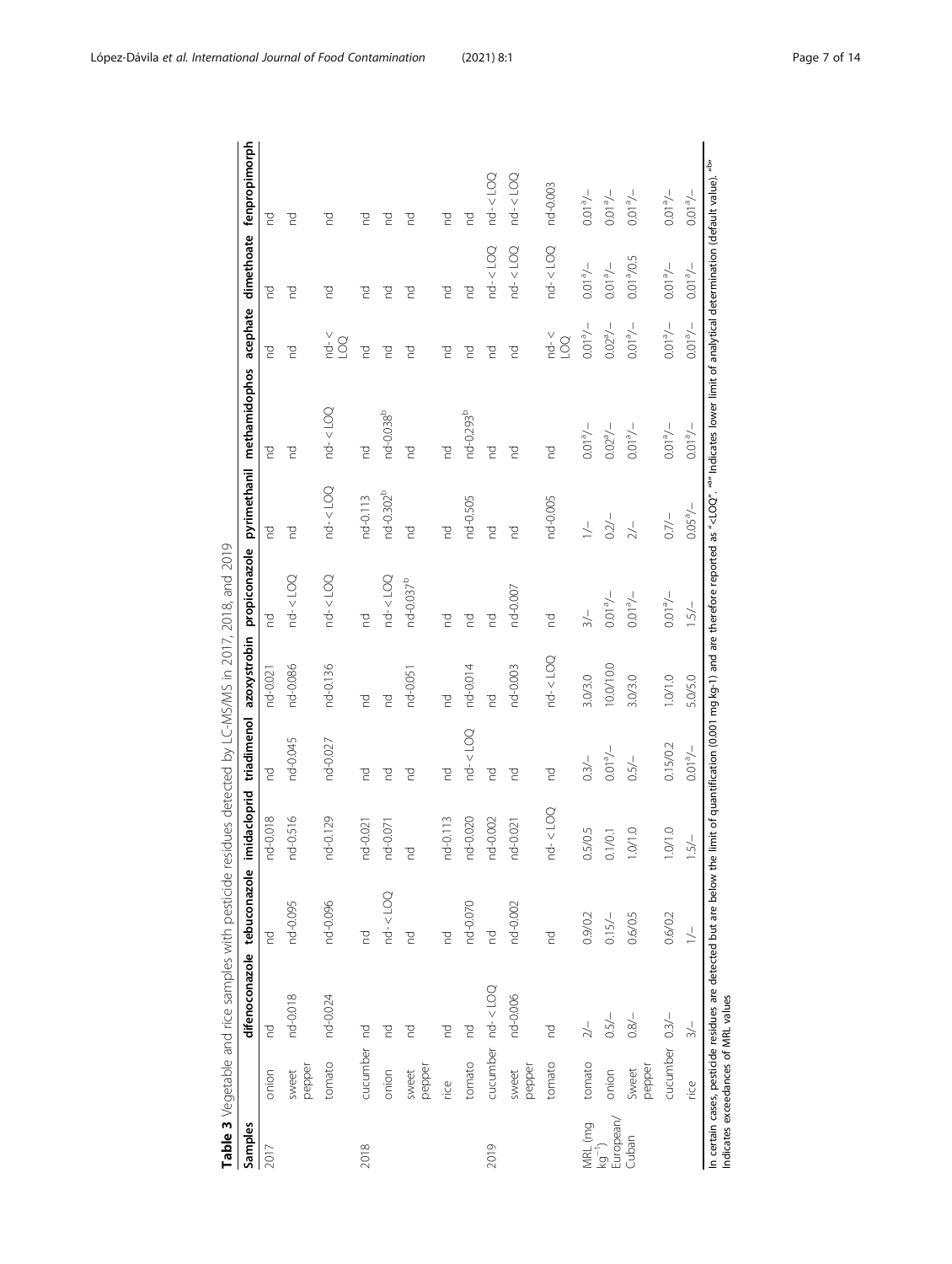<span id="page-7-0"></span>Table 4 Vegetable and rice samples with pesticide residues detected by GC-ECD in 2017, 2018, and 2019

| <b>Samples</b>                                   |              | lindane                | chlorothalonil        | alachlor               |                        |          | bifenthrin λ-cyhalothrin cypermethrin endosulfan |                        |
|--------------------------------------------------|--------------|------------------------|-----------------------|------------------------|------------------------|----------|--------------------------------------------------|------------------------|
| 2017                                             | cucumber     | nd                     | nd                    | nd                     | nd                     | nd       | 0.029                                            | nd                     |
|                                                  | onion        | nd                     | nd                    | nd                     | nd                     | nd       | nd-0.440 <sup>b</sup>                            | nd                     |
|                                                  | sweet pepper | nd                     | $nd - <$ $LOQ$        | nd                     | nd-0.026               | nd       | nd-0.171                                         | nd                     |
|                                                  | tomato       | nd                     | nd-0.123              | nd                     | nd-0.030               | nd       | nd-0.024                                         | $nd - <$ $LOQ$         |
| 2018                                             | cucumber     | $nd - <$ $LOQ$         | nd                    | nd-0.204 b             | nd                     | nd       | nd                                               | nd                     |
|                                                  | onion        | nd-0.242 b             | nd-0.291 b            | nd-2.905 b             | nd-0.063               | nd       | nd                                               | nd-0.069               |
|                                                  | sweet pepper | nd                     | nd                    | nd                     | nd                     | nd-0.027 | nd                                               | nd                     |
|                                                  | tomato       | nd                     | nd-0.71               | nd-1.633 b             | nd                     | nd       | nd-0.046                                         | nd-0.010               |
|                                                  | rice         | nd                     | nd                    | nd                     | nd                     | nd-0.089 | nd                                               | nd                     |
| 2019                                             | cucumber     | nd                     | nd                    | nd-0.018 b             | nd                     | nd       | nd-0.016                                         | nd                     |
|                                                  | sweet pepper | nd                     | nd                    | nd                     | nd                     | nd       | nd-0.064                                         | nd                     |
|                                                  | tomato       | nd                     | nd-0.105              | nd                     | nd                     | nd       | nd                                               | nd                     |
| MRL (mg kg <sup>-1</sup> ) European/Cuban tomato |              | $0.01^{\circ}/-$       | 6.0/5.0               | $0.01^{\text{a}}$ /–   | $0.3/-$                | 0.1/0.3  | 0.5/0.2                                          | $0.05$ $^{\rm a}$ /–   |
|                                                  | onion        | $0.01$ <sup>a</sup> /- | $0.01$ $\degree$ /0.5 | $0.02$ <sup>a</sup> /- | $0.01$ <sup>a</sup> /- | 0.2/0.2  | 0.1/0.01                                         | $0.1 a/-$              |
|                                                  | sweet pepper | $0.01$ <sup>a</sup> /- | $0.01a$ /7.0          | $0.01$ <sup>a</sup> /- | $0.5/-$                | 0.1/0.3  | 0.5/0.1                                          | $0.05$ <sup>a</sup> /- |
|                                                  | cucumber     | $0.01$ <sup>a</sup> /- | 5.0/5.0               | $0.01^{\text{a}}$ /–   | $0.01$ <sup>a</sup> /- | 0.1/0.05 | 0.2/0.07                                         | $0.05a$ /1.0           |
|                                                  | rice         | $0.01a$ /–             | $0.01a$ /–            | $0.01$ <sup>a</sup> /- | $0.01a$ /-             | 1.0/1.0  | 2.0/2.0                                          | $0.05$ <sup>a</sup> /- |

In certain cases, pesticide residues are detected but are below the limit of quantification (0.01 mg kg-1) and are therefore reported as "<LOQ". "a" Indicates lower limit of analytical determination (default value). "<sup>b</sup>" Indicates exceedances of MRL values

This study finding high levels for some products, confirms that synthetic pesticides are still in use in vegetable production in Cuba. Of the samples, 31% contained at least one AI above the European MRL (most Cuban MRLs are missing, which difficulty a national analysis). This is despite previous Cuban studies which have warned of the adverse consequences of synthetic pesticides on human health and the environment (Figueroa González and Pérez-Consuegra [2012](#page-12-0); Hernández Contreras et al. [2010;](#page-12-0) Hernández Núñez and Pérez-Consuegra [2012;](#page-12-0) Hernández et al. [2003a,](#page-12-0) [2003b](#page-12-0); Perdomo Hernández et al. [2016;](#page-13-0) Vega Bolaños et al. [1997](#page-13-0)).

In the onion samples, the following AIs were quantified: alachlor, pyrimethanil, chlorothalonil, azoxystrobin, cypermethrin, bifenthrin, imidacloprid, methamidophos, lindane, and endosulfan. Six of the ten AIs are insecticides; three are fungicides and one is the herbicide alachlor. Endosulfan and lindane have the same mode of action (MoA) and this also applies to bifenthrin and cypermethrin (IRAC [2019](#page-12-0)). They should be alternated with AIs with another MoA to prevent resistance development (IRAC [2019;](#page-12-0) Sparks and Nauen [2015](#page-13-0)).

In tomato samples, the following AIs were quantified: pyrimethanil, azoxystrobin, tebuconazole, imidacloprid, methamidophos, difenoconazole, triadimenol, bifenthrin, chlorothalonil, cypermethrin, and fenpropimorph. Seven out of the eleven AIs are fungicides, the others are insecticides. Except for methamidophos, the other AIs present in the samples were lower than the established

MRLs. Due to the warm climate of the province of Sancti Spíritus (annual average 25.7 °C, summer 30.1 °C, and winter 21.0 °C) with high relative humidity (annual average 78%), the pressure of fungal infection is high (Harel et al. [2014](#page-12-0); Rawat [2015;](#page-13-0) Shamshiri et al. [2018](#page-13-0)). This is one of the reasons why farmers prefer to grow vegetables during winter (Ayyogari et al. [2014](#page-12-0); Hernández Córdova and Soto Carreño [2012](#page-12-0)). It is also important to draw some attention to the fact that tebuconazole, difenoconazole, and triadimenol have the same MoA (FRAC [2018\)](#page-12-0). Methamidophos is the only AI found in tomatoes that is no longer allowed to be used in Europe and the USA (FAO/UNEP [2015;](#page-12-0) Roberts and Routt Reigart [2013](#page-13-0)) and its use is also no longer allowed in the updated Cuban official list of authorized pesticides from 2016 (Registro Central de Plaguicidas [2016\)](#page-13-0). Methamidophos was allowed to be used until 2016; the presence of methamidophos in the samples (from 2018) demonstrates unauthorized use. No previous reports of pesticide residues in Cuban tomatoes were found in the last decade. Before, Hernández et al. ([2003a](#page-12-0), [2003b](#page-12-0)) have reported an average concentration of methamidophos of 67 μg  $kg^{-1}$  in tomatoes, similar to the average value quantified in this study (73 μg kg<sup>−</sup> <sup>1</sup> ). Hernández et al. (2003) also have reported average values of dimethoate and carbaryl of 75 μg kg<sup>-1</sup>. In this study, dimethoate (<LOQ) was found in tomatoes and cucumbers. Furthermore, Hernández et al. ([2003a](#page-12-0), [2003b](#page-12-0)) have reported average values of methamidophos in sweet pepper (270  $\mu$ g kg<sup>-1</sup>).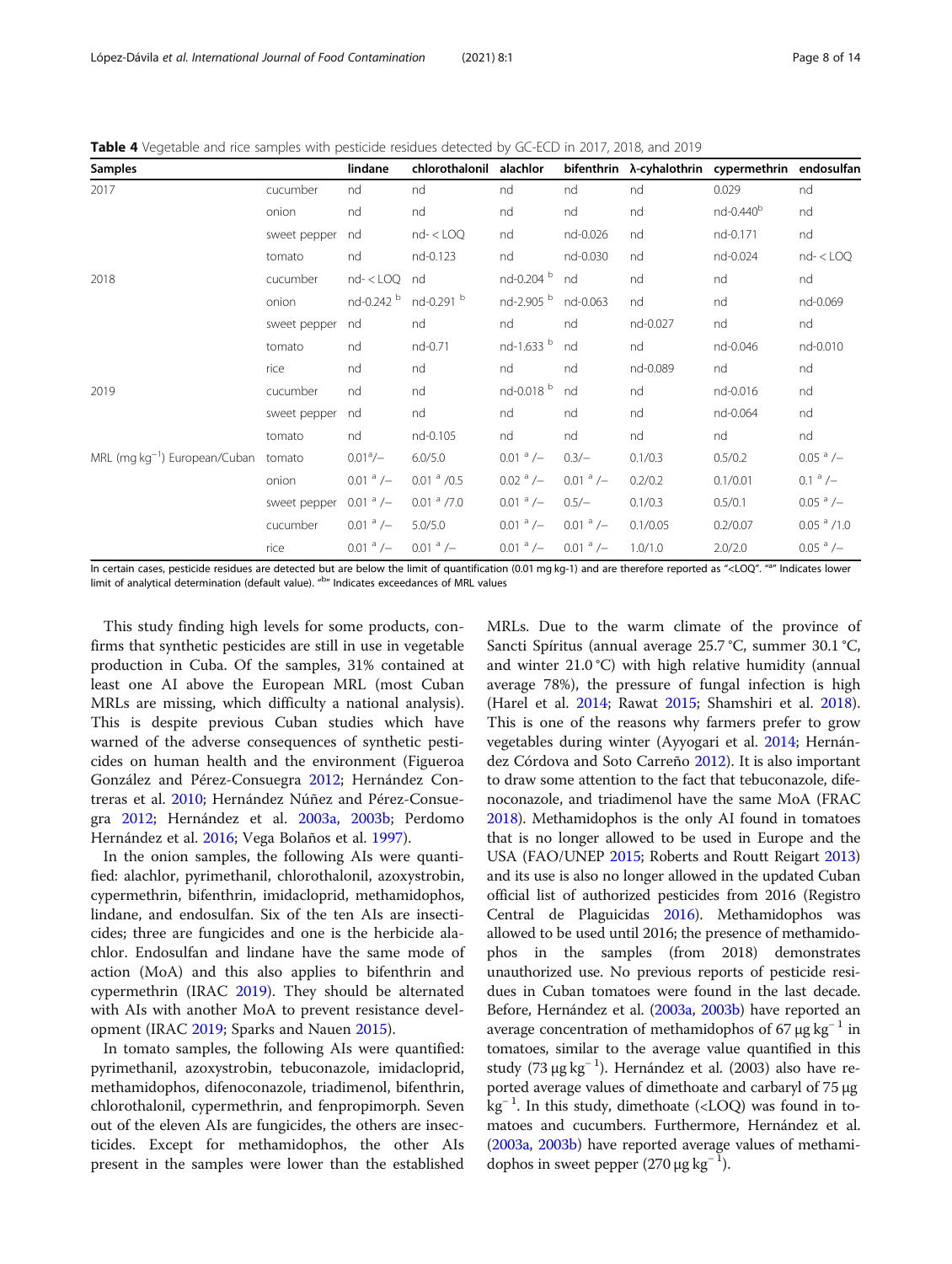In 2017 residues of two samples (18%) exceeded the MRL. This was observed for cypermethrin in onion (Cuban National Bureau of Standards [2012;](#page-12-0) JMPR [2015](#page-12-0)). For 2018 a higher percentage (65%) of exceedances was found. Then in 2019, the percentage of exceedances decreases again to only one AI, alachlor in cucumber. Alachlor is approved for use in Cuba (Registro Central de Plaguicidas [2016\)](#page-13-0) on corn, beans, soya beans as well as on tobacco, but not in vegetables where it was found in this study. No MRL for alachlor is registered in the Cuban MRL database (Cuban National Bureau of Standards [2012](#page-12-0)). The residue of methamidophos and lindane, AIs which are banned for use in Europe, exceeded the European MRLs. The Cuban norm which registers the pesticide MRLs in food dates from 2012 (Cuban National Bureau of Standards [2012\)](#page-12-0), and although both methamidophos and lindane were authorized for use at that time, (Lista Oficial de plaguicidas autorizados. Republica de Cuba [2008](#page-13-0)), no MRLs for methamidophos and lindane in vegetables were established (Cuban National Bureau of Standards [2012\)](#page-12-0). As part of the national program to reduce the use of highly toxic AI, in the latest list of authorized pesticides in Cuba, dating from 2016 (Registro Central de Plaguicidas [2016](#page-13-0)), methamidophos and lindane do not appear anymore. In contrast to what was found in the samples, where it is evident that farmers maintain stocks of these products or due to its persistence in the soil some of these residues can still be detected today.

Endosulfan is still present on the list under restricted authorization use, mainly for coffee. It can also be used in onion, garlic, cucurbits, tomato, and sweet pepper. In the case of chlorothalonil, the residues quantified in onion samples exceeded the corresponding European MRL limit value  $(0.01 \text{ mg kg}^{-1})$ . This was not the case for the Cuban MRL values (0.5 mg kg<sup>-1</sup>) (Cuban National Bureau of Standards [2012](#page-12-0)). The same was observed for bifenthrin. Pyrimethanil was present in 2018 samples. In the region of Sancti Spíritus, pyrimethanil is authorized for use in banana crops to treat the Sigatoka spp. (Mycophaerella spp.), nevertheless, it is not authorized in vegetables.

In addition, few AIs (two) were found in the paddy rice and their concentrations were low (ten times lower than the corresponding MRL). The detected results were in correspondence with those reported by Teló et al. ([2017](#page-13-0)) in Brazil. Also in previous studies from Barik et al. ([2010](#page-12-0)) and Teló et al. ([2015\)](#page-13-0), no residues of imidacloprid and cyhalothrin were found in the rice grains cultivated under GAP.

The table is larger than the page length, the table is placed on page 34, as journal guidelines suggest. The table should appear in this location in the text file during production.

The table is larger than the page length, the table is placed on page 35, as journal guidelines suggest. The table should appear in this location in the text file during production.

#### Consumer risk assessment

As seen in Section 3.1, 25% of the quantified pesticide residues exceed the European and Cuban MRLs. The MRL is a value used to determine if a product can be placed in the market or not according to Good Agricultural Practices (it is related to food trade). It is not a toxicological safety limit such as ADI or ARfD, which indicates a health concern (Brancato et al. [2018](#page-12-0); JMPR [2015](#page-12-0)). Therefore as long as exposure is estimated to be below the ADI or ARfD there is no perceived risk for the consumer. The vegetables and rice produced in Cuba are only for local consumption and do not go to foreign markets; therefore exceedances of the MRL in Cuba do not imply a real trade problem.

Vegetable consumption (Supplementary Materials [2\)](#page-11-0) is low, only 42.4% of the surveyed population (average of both interview days) declared to have consumed at least one of the four vegetables evaluated (prevalent vegetables in the region). Mulet Pascual [\(2017\)](#page-13-0) pointed out that the vegetable price increase is one of the main causes of the vegetable consumption decrease (1 k of tomatoes, cucumbers, onions, and sweet peppers respectively purchased in-state establishments represents 3.9% of the average salary "752 pesos" (Gaceta Oficial de la República de Cuba, Ministerio de Finanzas y Precios [2016](#page-12-0))). An average household spends between 74 and 79% of their monthly income only on food (García Álvarez et al. [2014](#page-12-0)). Besides, the statistical yearbooks indicate a decrease in the total sales of vegetables from 97.9% (total sales in 2017 respect to 2016) to 60.1% in thousands of pesos for the period 2018–2019, in the same sampling period (January–June) (ONEI [2017,](#page-13-0) [2019\)](#page-13-0). Furthermore, the residue dataset is limited, due to not all possible IAs having been explored, for example, those used in fruits, other grains, or tobacco (Perdomo Hernández et al. [2016](#page-13-0)) or temephos in potable water (George et al. [2015](#page-12-0)). The accumulated risk of all the present AIs can imply a higher risk for consumers.

# Deterministic

Residue data of 15 from the 18 AIs detected (Supplementary Materials [6](#page-11-0)) and consumption data of 462 people (Supplementary Materials [2](#page-11-0)) were used in the deterministic chronic dietary exposure assessment. The rest of the AIs (triadimenol, acephate, and dimethoate) were not considered, as there were more undetected (< LOD) than detected results. Further on, for several of the AI selected for the deterministic consumption exposure assessment (six different age classes: toddlers,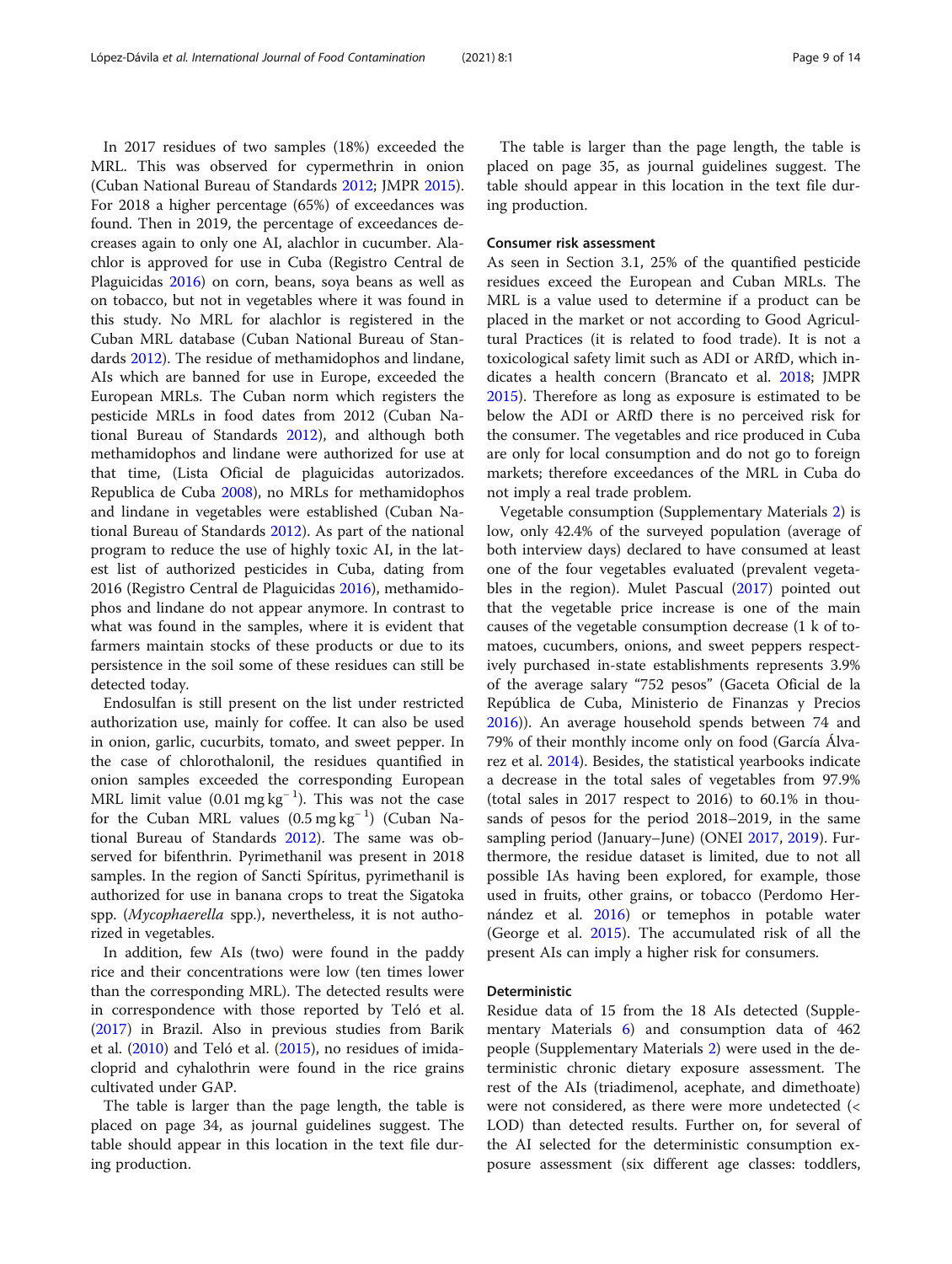children, adolescents, adults, elderly, and very elderly), only their maximum percentile (p95) have been considered in the evaluation since their median (p50) and minimum (p5) consumption values are zero and residual data concentrations are below the LOQ. These cases include azoxystrobin and tebuconazole in 2017, alachlor, endosulfan, chlorothalonil, tebuconazole, bifenthrin, imidacloprid, and cyhalothrin in 2018, and propiconazole, chlorothalonil, and cypermethrin in 2019.

Figure 2 shows the results of the consumer deterministic chronic risk assessments (ADI exceedance), for the samples collected in 2017, 2018, and 2019. Since most of the risk values obtained are very low, it was decided to show in Fig. 2 only those that were equal or higher than 0.01 (only observed in maximum scenarios). Therefore, all the results of the minimum and median scenario evaluations, as well as many other maximum scenarios, from the six different age classes studied, were left out of Fig. 2. The detailed risk assessment results derived from the exposure analysis for each scenario with its ADI reference value, depending on the AI and the crop assessed, are provided in the tables of Supplementary material [7.](#page-11-0)

The T-test analysis performed showed that there were no significant differences ( $p = 0.555$ ) between the strata (toddlers, children, adolescents, adults, elderly, and very elderly) concerning pesticide exposure via vegetable consumption, with an exception of methamidophos in tomatoes. The rest of the scenarios (other AIs and analyzed crops) showed that the evaluated strata are out of risk (exposure [minimum, medium and maximum] value below ADI indicated no health concern) (Fig. 2). Even if the risk indicators of the AIs with the same MoA are added in a combined diet (cumulative), such as is the case for endosulfan and lindane in onions and cucumbers, the pyrethroids cypermethrin, bifenthrin and λ-cyhalothrin in tomato, onion, and rice, chlorothalonil in tomato and onions, difenoconazole and propiconazole in sweet pepper and imidacloprid in sweet pepper and cucumber, there is a negligible human exposure risk. Figure 2 shows that only for the maximum exposure scenario of children, and adults a risk to methamidophos is seen due to the consumption of tomatoes from the 2018 period samples; children 2.3, and adults 1.2 times above the ADI. If it is considered that a maximum exposure scenario is the worst case (see Supplementary Materials [2](#page-11-0) crop consumption), very few consumers (3 children and 17 adults) are exposed to higher levels than the ADI.

The hypothesis was that the average exposure scenario should be more realistic. However, due to the limitations of the low number of respondents and low consumption (more than 50% of the respondents did not consume vegetables) (Supplementary Materials [2](#page-11-0)), it was shown that it was not realistic enough.

To be able to assess realistic chronic exposure and risk for children and adults exposed to methamidophos residues in tomatoes, one assumption was made: increased tomato consumption. This is finally an additional exposure scenario; median exposure to hypothesized higher tomato consumption. To reach the median toxicological

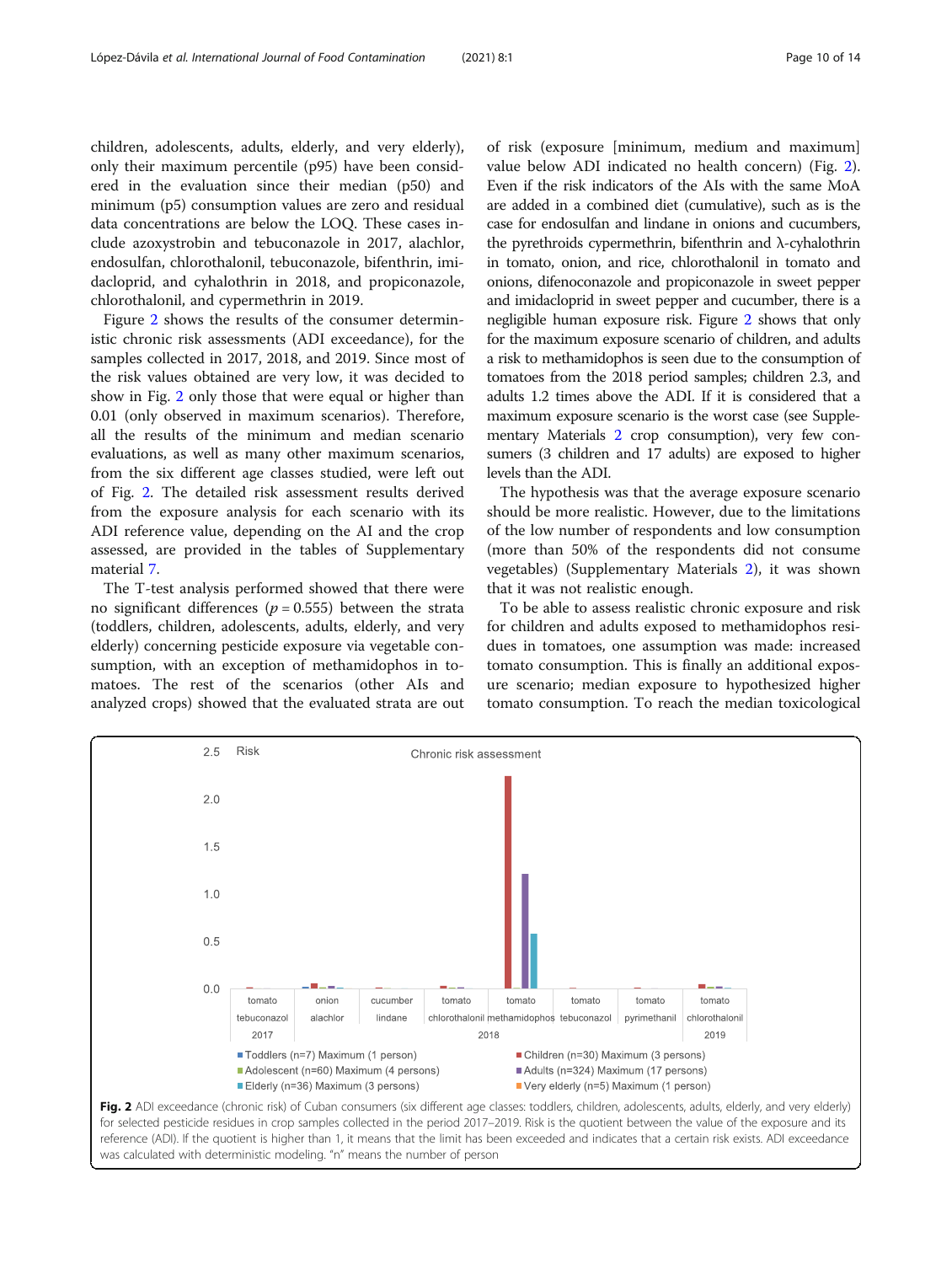threshold for children at an average residue concentration of 0.025 mg kg<sup>-1</sup> it is necessary to consume (mathematically) at least seven tomatoes daily. In the case of adults, thirteen tomatoes would be required. These are consumption data that are higher than real consumption. However, the minimal chronic risk is obtained when children consume daily 1.5 tomatoes and adults 2.6 tomatoes. Only one adult (0.4%), claimed having consumed that amount of tomatoes (three tomatoes).

The deterministic assessment of dietary risk from rice consumption (Table [4\)](#page-7-0) showed that there is a negligible risk for every stratum. The results were as expected, based on the results from other researchers, who mentioned that some pesticides can be removed through milling, cleaning, washing, and cooking processes, which leads to reduced exposure (Đorđević and Đurović-pejčev [2016](#page-12-0); Shakoori et al. [2018](#page-13-0); Teló et al. [2017\)](#page-13-0). This result may depend on the level of the traces present and if GAP is respected (Teló et al. [2015](#page-13-0)).

A study developed by Lehmann et al. ([2017](#page-13-0)) in Burkina Faso identified a risk for λ-cyhalothrin (five times higher than the concentration found in this study), as well as for other AIs, in acute and chronic exposure scenarios for the consumption of vegetables. In the same study, they mention that the processing factor largely influences the risk, suggesting that a simple washing of vegetables with water can considerably reduce the risk of hazardous exposure. Other authors also mention how household processing (washing, peeling, and cooking) removes pesticide residues (bifenthrin, diafenthiuron, imidacloprid, and emamectin benzoate) from vegetables (Keikotlhaile et al. [2010;](#page-12-0) Scholz et al. [2016;](#page-13-0) Sheikh et al. [2012](#page-13-0); Sheikh et al. [2015](#page-13-0); Skovgaard et al. [2017](#page-13-0); Tomer and Sangha [2013](#page-13-0)). In this way, processing factors on pesticide residues for vegetables and cereals play a very important role in risk assessment (Boitshepo Miriam Keikotlhaile [2011\)](#page-12-0).

#### Probabilistic

Based on the fact that only methamidophos residues in tomato exerted risk for children and adults population in the maximum exposure scenario of the deterministic approach. Furthermore, there was only a small fraction of the population (< 20%) that consumed tomatoes. Also, the only low residue of methamidophos was detected in the tomato samples. Because of this, it was decided to carry out a more accurate and realistic probabilistic assessment analysis of the aforementioned strata.

The residue data of methamidophos could not be fitted directly to distribution, because of the many LOD values (55%). Hence, the data were grouped into two groups, values above and below of LOD values. The first group was fitted to a distribution, following the rules of selection stable by the method and realistic according to

the data. In this case, the most realistic distribution of the data was Invgauss, the option, Truncate minimum to 0, was also used, to avoid that the function will move to negative values. After which the IF function in @RISK was used to generate a random distribution for the entire residue data.

The IF functions for the methamidophos residue distribution was:

IF(RAND() < fraction of LOD,LOD,methamidophos residue distribution).

- methamidophos residue distribution:

RiskInvgauss(0.060643,0.02563,RiskTruncate(0,),Risk-

Shift(− 0.004954),RiskName("methamidophos in tomato")).

- Fraction of LOD: 0.55 (LOD: 0.0003 mg kg<sup>-1</sup> fresh mass).

The best-fitting distribution was also chosen for adult tomato consumption data. The data was divide into two, the percentage of zero consumption (84%) and the adult tomato consumption values, with a response to Weibull distribution. The IF function used to generate the random distribution for the entire consumption data corresponds to the following function.

 $IF(RAND() < fraction$  of 0,0,adult tomato consumption).

Adults tomato consumption:

RiskWeibull(1.58,0.001265,RiskTruncate(0,),Risk-Shift(0.00013841),RiskName("T")).

In the case of children the IF function formulates is:

 $IF(RAND() < fraction$  of 0,0, average consumption value).

- The fraction of 0: 0.83.

- Average consumption value: 0.0035 mg food kg<sup>−</sup> <sup>1</sup> BW day<sup>-1</sup>.

Since only 5 children declared to have consumed tomatoes (low number of consumers) it is very limited to make a distribution. Instead of making a distribution, we opted for a fixed value (average) and then make an IF function.

From the probabilistic assessment of chronic exposure, shown in Supplementary Materials [8,](#page-11-0) it was found that unlike the results of the deterministic test, the daily intake of methamidophos (residue in tomatoes) was lower than the ADI in adults and children is very low. It only compromised 0.2% of that population, for average consumption. This implies that the dietary risk for the evaluated strata can be negligible. Considering that the probabilistic analysis is more precise than the deterministic one, it can be assumed that there was no risk at all from the consumption of tomatoes with methamidophos residues at the concentrations found and reported tomato consumption.

Out of these results, based on this case study in Sancti Spíritus, Cuba, and because the overall consumption of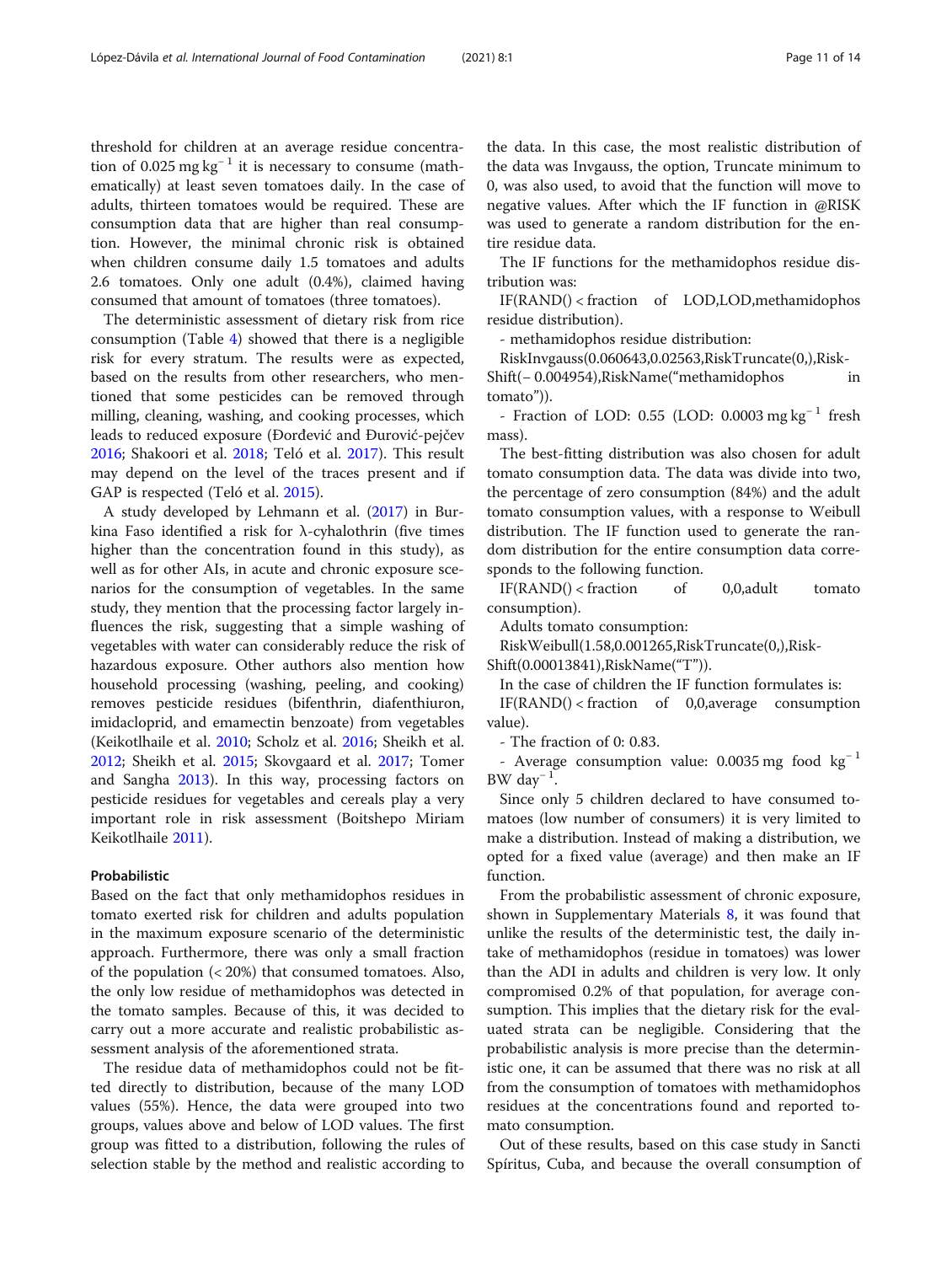<span id="page-11-0"></span>vegetables studied is low, it appears that the possible risk of pesticide residues in vegetables and rice is quite low. However, the work presents some weaknesses, which may also be responsible for the results obtained and which should be corrected in future research, to arrive at more realistic conclusions. The main weakness is the few variants and forms of consumption of the vegetables evaluated (e.g., tomato only raw), and the low number of foods studied.

To account for the study limitation, it could be proposed to evaluate the exposure of a typical Cuban daily recipe. Also consider different scenarios such as rural and urban, as well as seasonal crops. In this way, it would be possible to have a better idea of which crops, per season, in which stratum, and which active ingredients would require more attention, to keep consumers out of risks. Regardless of ensuring that good agricultural practices are followed, monitoring MRL values and advising farmers on the toxicity of the active ingredients they use and how to use them.

# Conclusions

Most of the detected active ingredients (AIs) in the analyzed samples were insecticides and fungicides. Herbicides were almost absent. One-quarter of the quantified residues exceeded their corresponding maximum residue limit. In the deterministic assessment, only methamidophos in tomato samples for the maximum scenario in children and adult strata show a potential risk. No risk was found for the rest of the scenarios and strata. When more representative assumptions (median) and higher tomato consumption were assumed, the deterministic assessment found no chronic risk in children and adults due to methamidophos present in the tomato samples. The probabilistic risk assessment concerning methamidophos exposure in tomato for children and adult strata also showed negligible risk. Although the risk of exposure was not prominent, the presence of AIs at concentrations above the MRLs remains a problem. In the case of any government intervention where increased consumption of vegetables is considered, the use of pesticides in quantities exceeding those allowed could pose a problem. However, several weaknesses in the study limit a more accurate result. Such as few foods studied and consumption variants, like the type of food (raw or processed), of those studied. To improve a further accurate risk assessment for Cuban consumers it is important to have data on a more regular diet and food consumption varieties. In further research, this data could be collected so that the risk assessment is repeated. As seen in interviews with farmers, some pesticides that are frequently used in Cuba are not investigated in this work. In the future, exposure could be better determined when the dataset includes the consumption of fruits, grains, roots, and tubers and drinking water (which is treated frequently with temephos).

#### Supplementary Information

The online version contains supplementary material available at [https://doi.](https://doi.org/10.1186/s40550-021-00081-2) [org/10.1186/s40550-021-00081-2.](https://doi.org/10.1186/s40550-021-00081-2)

Additional file 1: S1. MS/MS-transitions, applied collision energy and dwell time for the active ingredients analyzed in the study. **S2.** Vegetable and rice consumption data for the evaluated strata obtained from the consumption survey and used in the deterministic and probabilistic risk assessment. S3. Technical explanation of @Risk. S4. Vegetable and rice samples with pesticide residues detected by LC-MS/MS in 2017, 2018, and 2019. In certain cases, pesticide residues are detected but lay under the limit of quantification (0.001 mg kg-1) and are therefore reported as "<LOQ". "\*" Indicates lower limit of analytical determination (default value). "CoV" indicates the coefficient of variation. "e" Indicates exceedances of MRL values. **S5**. Vegetable and rice samples with pesticide residues detected by GC-ECD in 2017, 2018, and 2019. In certain cases, pesticide residues are detected but lay under the limit of quantification (0.01 mg kg<sup>-1</sup>) and are therefore reported as "<LOQ". "\*" Indicates lower limit of analytical determination (default value). "CoV" Indicates the coefficient of variation. "<sup>e</sup>" Indicates exceedances of MRL values. **S6**. Residue data of the active ingredients selected for the deterministic consumption exposure and risk assessment. S7. Deterministic risk assessment for the chronic exposure of the consumer for samples collected in the period 2017–2019. **S8.** Probabilistic assessment of chronic risk for children and adults due to the consumption of tomato and its methamidophos residue. Exposure and ADI values are defined. The ADI of methamidophos (0.001 mg kg<sup>-1</sup> BW day<sup>-1</sup>) is set on top of each graph. To the right of the ADI value, it can be found the percentage of the population exposed to risk.

#### Abbreviations

ACN: Acetonitrile; ADI: Acceptable Daily Intake; ARfD: Acute Reference Dose; AIs: Active ingredients; ALARA: As Low As Reasonably Achievable; BW: Body Weigh; EFSA: European Food Safety Authority; EU: European Union; GC/ ECD: Gas Chromatography with Electron Capture Detector; GAP: Good Agricultural Practice; HPLC: High-Performance Liquid Chromatography; LOD: Limit of Detection; LOQ: Limit of Quantification; LLMV: Lowest Limit of Method Validation; MoA: Mode of Action; MRLs: Maximum Residue Limits; MRM: Multiple Reactions Monitoring; PF: Processing factor; QUEChERS: Quick, Easy, Cheap, Effective, Rugged, and Safe; UPLC-MS/MS: Ultra Performance Liquid Chromatography-Tandem Mass Spectrometry

#### Acknowledgments

The author would like to thank Mr. Eris Perdomo's specialist in signage and crop protection of the Provincial Institute of Vegetal Health for the data provided for the realization of this study, as well as the help provided in the collection of samples and visit to the farms. Also a general thanks to the Provincial and Municipal Department of Varied Crops and Rice Industry.

#### Authors' contributions

All the authors made significant contributions to the document and agree to its publication. The contributions were performed in the following order: Conceived and designed the experiments: ELD, MH, ORR, PS. performed the research: ELD, JDR, GC. Analyzed the data: ELD, JDR, MH, ORR. Contributed drafting of the manuscript; critical revision of the manuscript for important intellectual content; statistical analysis: ELD, MH, GC, AW, PS. The author(s) read and approved the final manuscript.

#### Funding

This research did not receive any specific grant from funding agencies in the public, commercial, or not-for-profit sectors.

#### Availability of data and materials

All data generated or analyzed during this study are included in this article [and its supplementary information files]. Materials described in the manuscript, including all relevant raw data, will be freely available to any scientist wishing to use them for non-commercial purposes, without breaching participant confidentiality. On reasonable request, readers can ask for more information from the corresponding author in case of need.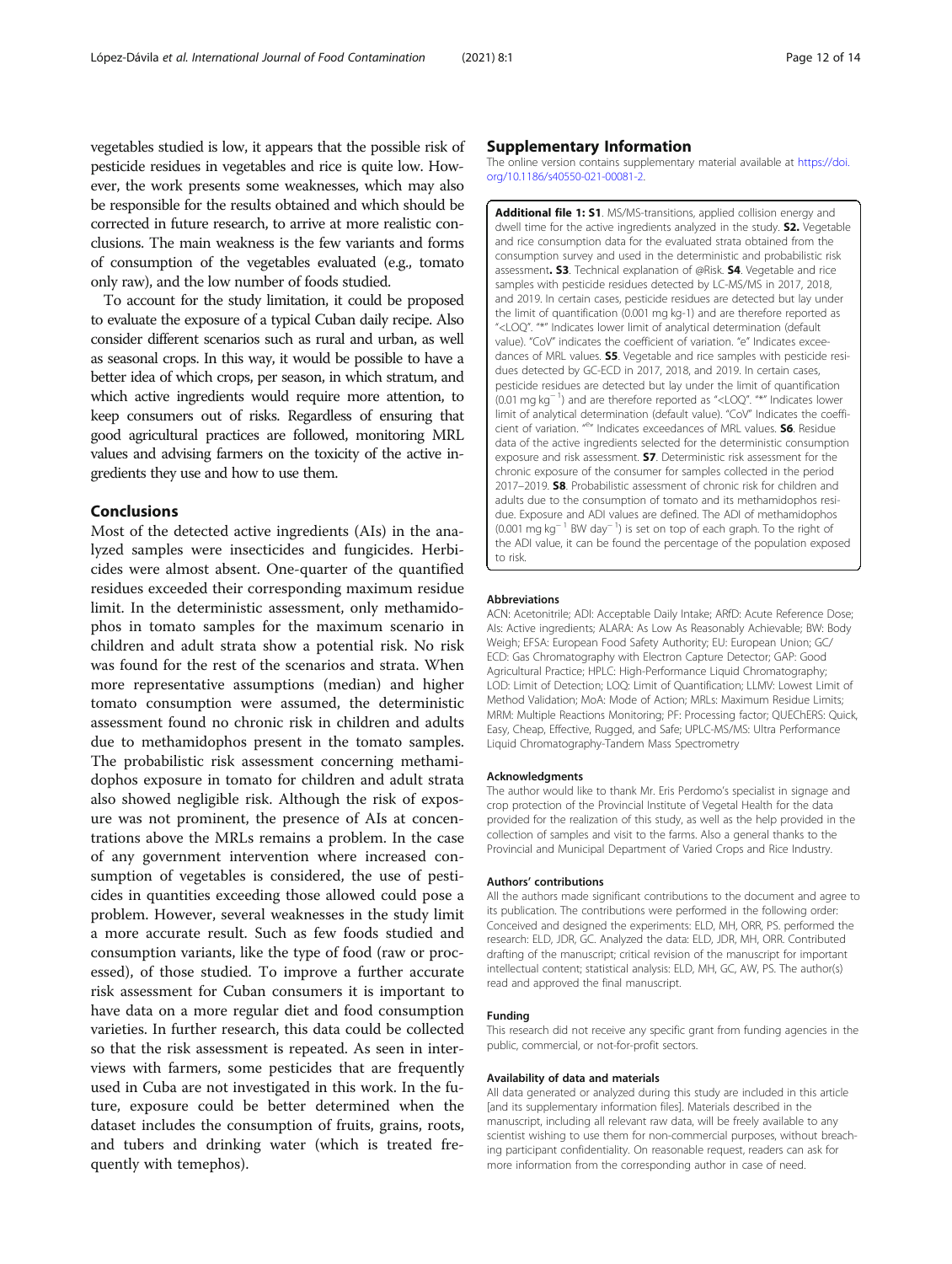#### <span id="page-12-0"></span>Competing interests

All the authors state that there are no conflicts of interest in this study.

#### Author details

<sup>1</sup>Study Center of Energies and Industrial Process, Sancti Spíritus University, Avenida de Los Mártires #360, CP 60100 Sancti Spíritus, Cuba. <sup>2</sup>Faculty of Bioscience Engineering, Ghent University, Ghent, Belgium. <sup>3</sup>School of Technology , SRH - Hochschule Berlin , Ernts Reuter Platz 10, Berlin, Germany.

#### Received: 26 November 2019 Accepted: 2 February 2021 Published online: 15 February 2021

#### References

- Alonso-Hernández CM, Tolosa I, Mesa-Albernas M, Díaz-Asencio M, Corcho-Alvarado JA, Sánchez-Cabeza JA (2015) Historical trends of organochlorine pesticides in a sediment core from the Gulf of Batabanó, Cuba. Chemosphere 137:95–100. <https://doi.org/10.1016/j.chemosphere.2015.05.044>
- Ayyogari K, Sidhya P, Pandit MK (2014) Impact of climate change on vegetable cultivation - A review. Int J Agri Environ Biotechnol 7(1):145–155. [https://doi.](https://doi.org/10.5958/j.2230-732X.7.1.020) [org/10.5958/j.2230-732X.7.1.020](https://doi.org/10.5958/j.2230-732X.7.1.020)
- Barik SF, Ganguly P, Kunda SK, Kole RK, Bhattacharyya A (2010). Persistence behaviour of thiamethoxam and lambda cyhalothrin in transplanted paddy. Bulletin of Environmental Contamination and Toxicology 85(4):419–422. https://doi.org/10.1007/s00128-010-0101-2
- Bernal E (2014) Limit of detection and limit of quantification determination in gas chromatography. Advances in Gas Chromatography, Xinghua Guo, IntechOpen, London, United Kingdom. <https://doi.org/10.5772/57341>
- Brancato A, Brocca D, Ferreira L, Greco L, Jarrah S, Leuschner R, Medina P, Miron I, Nougadere A, Pedersen R, Reich H, Santos M, Stanek A, Tarazona J, Theobald A, Villamar-bouza L (2018) Guidance on use of EFSA Pesticide Residue Intake Model ( EFSA PRIMo revision 3). EFSA J 16(1):5147–5143. [https://doi.org/10.2](https://doi.org/10.2903/j.efsa.2018.5147) [903/j.efsa.2018.5147](https://doi.org/10.2903/j.efsa.2018.5147)
- Cochran WG (1977) Sampling Techniques (third edition). John Wiley & Sons, Inc. New York. [https://archive.org/details/Cochran1977SamplingTechniques\\_201](https://archive.org/details/Cochran1977SamplingTechniques_201703) [703](https://archive.org/details/Cochran1977SamplingTechniques_201703)
- Cuban National Bureau of Standards (2012) NC 902: 2012. Pesticides in foods general sanitary requirements. Oficina Nacional de Normalización. La Habana, Cuba. [www.nc.cubaindustria.cu](http://www.nc.cubaindustria.cu)
- del Puerto Rodríguez AM, Suárez Tamayo S, Palacio Estrada DE (2014) Effects of pesticides on health and the environment. Rev Cub Hig Epidemiol 52(3):372– 387
- DG SANTE (2018) Guidance document on analytical quality control and method validation procedures for pesticide residues and analysis in food and feed, vol 46. European Commission Directorate General for Health and Food Safety, Brussel, Belgium.
- Damalas CA, Koutroubas SD. (2018) Farmers' behaviour in pesticide use: A key concept for improving environmental safety. Current Opinion in Environmental Science & Health 4:27–30
- Donkor A, Osei-Fosu P, Nyarko S, Kingsford-Adaboh R, Dubey B, Asante I (2015) Validation of QuEChERS method for the determination of 36 pesticide residues in fruits and vegetables from Ghana, using gas chromatography with electron capture and pulsed flame photometric detectors. J Environ Sci Health B 50(8):560–570. <https://doi.org/10.1080/03601234.2015.1028833>
- Đorđević T, Đurović-pejčev R (2016) Food processing as a means for pesticide residue dissipation. Pestic Phytomed (Belgrade) 31(3–4):89–105. [https://doi.](https://doi.org/10.2298/PIF1604089D) [org/10.2298/PIF1604089D](https://doi.org/10.2298/PIF1604089D)
- European Commission. (2016). EU Pesticides database. Plant. [https://ec.europa.](https://ec.europa.eu/food/plant/pesticides/eu-pesticides-database/public/?event=homepage&language=EN) [eu/food/plant/pesticides/eu-pesticides-database/public/?event=homepa](https://ec.europa.eu/food/plant/pesticides/eu-pesticides-database/public/?event=homepage&language=EN) [ge&language=EN](https://ec.europa.eu/food/plant/pesticides/eu-pesticides-database/public/?event=homepage&language=EN)
- European Food Safety Authority (2014) Guidance on the assessment of exposure of operators, workers, residents and bystanders in risk assessment for plant protection products. EFSA J 12(10):3874. [https://doi.org/10.2903/j.efsa.2014.3](https://doi.org/10.2903/j.efsa.2014.3874) [874](https://doi.org/10.2903/j.efsa.2014.3874)
- FAO/UNEP (2007) Rotterdam Convention. Operation of the prior informed consent procedure for banned or severely restricted chemicals. Draft Decision Guidance Document. ALACHLOR. Rome, Italy
- FAO/UNEP. (2015). Rotterdam Convention. Operation of the prior informed consent procedure for banned or severely restricted chemicals. Decision Guidance Document Methamidophos
- Fernandez M, Williams J, Figueroa G, Graddy Lovelace G, Machado M, Vasquez L, Perez N, Casimiro L, Romero G, Funes Aguilar F (2018) New opportunities,

new challenges: harnessing Cuba's advances in agroecology and sustainable agriculture in the context of changing relations with the United States. Elem Sci Anth 6(1):76. <https://doi.org/10.1525/elementa.337>

- Figueroa González ZI, Pérez-Consuegra N (2012) Tendencias en el uso de plaguicidas en el municipio Colón , Provincia Matanzas. Agr Orgán 18(2):10– 14 [www.actaf.co.cu/revistas/revista\\_ao.../03TENDENCIAS.pdf](http://www.actaf.co.cu/revistas/revista_ao/03TENDENCIAS.pdf)
- FRAC. (2018). FRAC code list © 2018: fungicides sorted by mode of action (including FRAC code numbering)
- Gaceta Oficial de la República de Cuba, Ministerio de Finanzas y Precios, 15 Extraor 16 (2016)
- García Álvarez, M. E., Tejeda González, G., & Hernández Morales, A. (2014). Estudio de los factores críticos que inciden en el ciclo de la sostenibilidad alimentaria en Cuba (Yahima Ros). Instituto de Investigaciones en Fruticultura Tropical (iiFT). <https://www.undp.org/content/dam/cuba/docs/Desarrollo> humano/Palma-Agrocadenas/Factores Críticos-Libro.pdf
- George L, Lenhart A, Toledo J, Lazaro A, Han WW, Velayudhan R, Ranzinger SR, Horstick O (2015) Community-effectiveness of Temephos for dengue vector Control : A systematic literature review. PLoS Negl Trop Dis 9(9):e0004006. <https://doi.org/10.1371/journal.pntd.0004006>
- González Valiente ML, Conill Díaz TP (1999) Mortalidad por intoxicaciones agudas producidas por plaguicidas: Cuba, 1990-1994. Rev Cub Hig Epidemiol 37(2): 76–81 [http://scielo.sld.cu/scielo.php?script=sci\\_arttext&pid=S1561-30031](http://scielo.sld.cu/scielo.php?script=sci_arttext&pid=S1561-30031999000200005&lng=es&nrm=iso&tlng=es) [999000200005&lng=es&nrm=iso&tlng=es](http://scielo.sld.cu/scielo.php?script=sci_arttext&pid=S1561-30031999000200005&lng=es&nrm=iso&tlng=es)
- Harel D, Fadida H, Slepoy A, Gantz S, Shilo K (2014) The effect of mean daily temperature and relative humidity on Ppollen, fruit set and yield of tomato grown in commercial protected cultivation. Agronomy 4:167–177. [https://doi.](https://doi.org/10.3390/agronomy4010167) [org/10.3390/agronomy4010167](https://doi.org/10.3390/agronomy4010167)
- Hernández Contreras N, Chang Camero Y, Santana Suárez Y, Machado Martínez E, Martinez Izquierdo AM, Vazquez P, L. de la C. (2010) Uso deliberado de diversos productos para el control de Pediculus capitis ( De Geer , 1778 ), por padres o tutores de niños de escuelas primarias. Rev Cubana Med Trop 62(2):119–124 <http://scielo.sld.cu/pdf/mtr/v62n2/mtr06210.pdf>
- Hernández Córdova N, Soto Carreño F (2012) Influence of three planting dates on growth and yield of cereal species grown in tropical conditions. Part I. maize (Zea mays L.). Trop Cult 33(2):44–49
- Hernández Núñez, J., & Pérez-Consuegra, N. (2012). Tendencias en el uso de plaguicidas en Batabanó , provincia Mayabeque. Agri Orgán, 18(1), 30–33. [http://www.actaf.co.cu/revistas/revista\\_ao\\_95-2010/Rev2012](http://www.actaf.co.cu/revistas/revista_ao_95-2010/Rev2012%E2%80%931/10plaguicidasBatabano.pdf)–1/10plaguicida [sBatabano.pdf](http://www.actaf.co.cu/revistas/revista_ao_95-2010/Rev2012%E2%80%931/10plaguicidasBatabano.pdf)
- Hernández R, Sisinno A, Llanes MN (2003a) Residualidad de insecticidas en arroz. Oryza sativa L. Fitosanidad 7(2):59–61
- Hernández R, Sisinno A, Ricardo C, Nela Llanes M, Linares C, Lazo A (2003b) Establecimiento de términos de carencia de plaguicidas en diferentes cultivos. Fitosanidad 7(4):27–37
- Holland PT, Hamilton D, Ohlin B, Skidmore MW (1994) Effects of storage and processing on pesticide residues in plant products (pesticides report 31). Pure Appl Chem 66(2):335–356
- IRAC. (2019). IRAC Mode of Action Classification Scheme. Version 9.3. https:www. irac-online.org/documents/moa-classification/
- Jeger M, Bragard C, Caffier D, Candresse T, Chatzivassiliou E, Dehnen-Schmutz K, Grégoire J-C, Jaques Miret JA, MacLeod A, Navajas Navarro M, Niere B, Parnell S, Potting R, Rafoss T, Rossi V, Urek G, Van Bruggen A, Van Der Werf W, West J et al (2018) Guidance on quantitative pest risk assessment. EFSA J 16(8): 5350–5386. <https://doi.org/10.2903/j.efsa.2018.5350>
- JMPR. (2015). Pesticide residues in food 2015. Joint FAO/WHO Meeting on Pesticide Residues (WHO and FAO (ed.)). World Health Organization, food and agriculture Organization of the United Nations
- Keikotlhaile BM, Spanoghe P, Steurbaut W (2010) Effects of food processing on pesticide residues in fruits and vegetables: A meta-analysis approach. Food Chem Toxicol 48(1):1–6. <https://doi.org/10.1016/J.FCT.2009.10.031>
- Keikotlhaile BM (2011) Influence of the processing factors on pesticide residues in fruits and vegetables and its application in consumer risk assessment. Ghent University, Belgium
- Kiljanek T, Niewiadowska A, Semeniuk S, Gaweł M, Borz M (2016) Multi-residue method for the determination of pesticides and pesticide metabolites in honeybees by liquid and gas chromatography coupled with tandem mass spectrometry — honeybee poisoning incidents. J Chromatogr A 1435:100– 114. <https://doi.org/10.1016/j.chroma.2016.01.045>
- Kim S-H, Lee C-H, Kim K-H, Jeong S-H (2016) Comparative estimation of exposure level and health risk assessment of highly produced pesticides to agriculture operators by using default dermal absorption rate or actual measurement